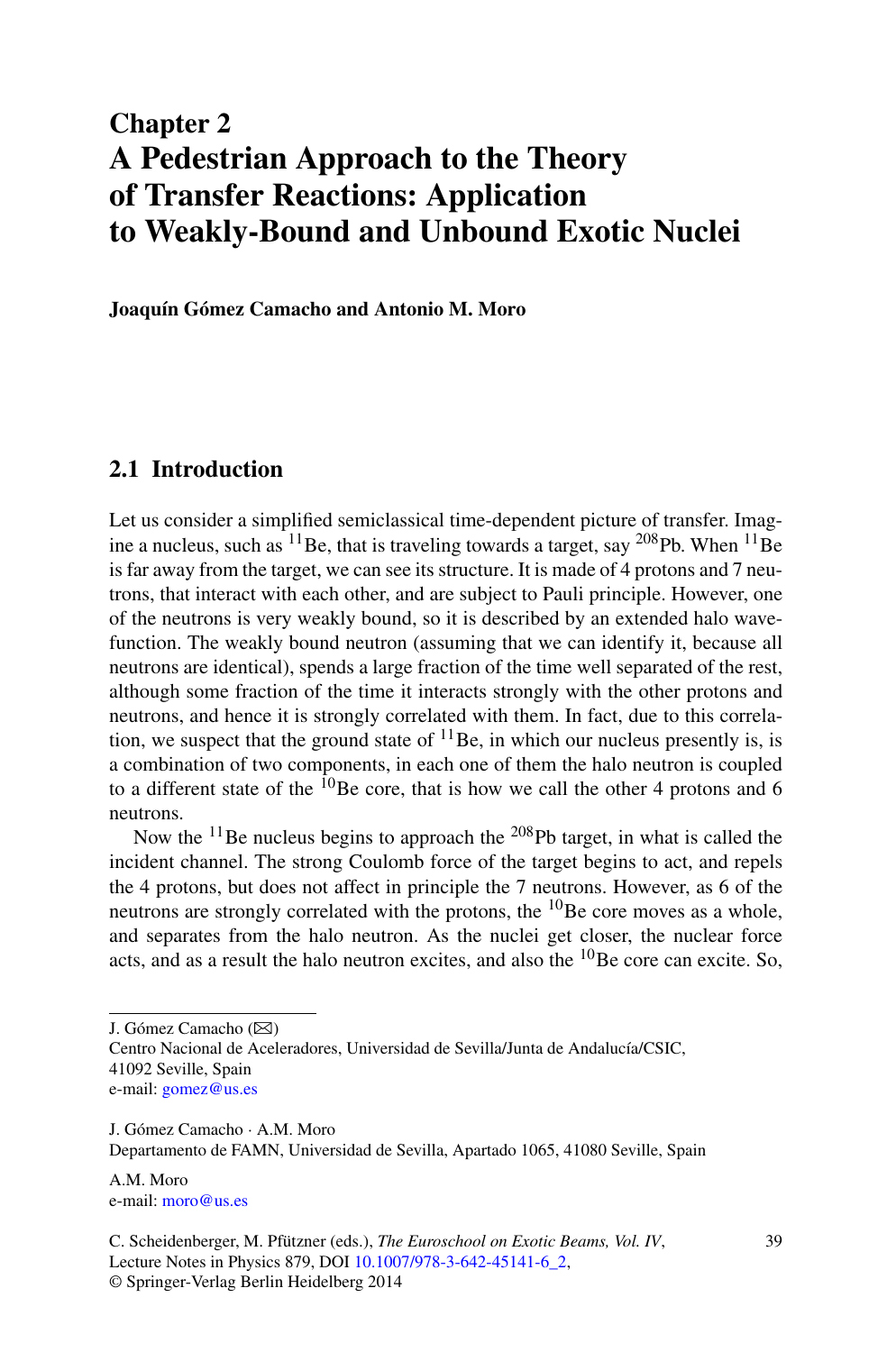the  $11$ Be nucleus, due to the Coulomb and nuclear interaction with the target, ends up in a combination of the initial ground state, other bound excited states and the continuum of break-up states.

Eventually, the two nuclei are sufficiently close so that the halo neutron has the possibility of populating an unoccupied neutron state in the <sup>208</sup>Pb target. This transition is the result of many-body dynamics, involving (at least) the interaction of the neutron with the <sup>10</sup>Be core, the neutron with the <sup>208</sup>Pb target, and the <sup>10</sup>Be core with the <sup>208</sup>Pb target. Indeed, the transition will be more probable if the initial state of the halo neutron, bound to the  $^{10}$ Be core, has a significant overlap with the final state of the neutron, in a certain bound state with the  $^{208}Pb$  target. This overlap is not only a spatial overlap, occurring when the projectile and target are sufficiently close, but also overlap in the momentum space. The neutron will not jump easily to a state where its momentum (or its velocity) is very different from the initial one. Looking from a coordinate frame fixed in the target, the initial neutron has a momentum distribution that is centered at the projectile momentum divided by the projectile mass, with a certain spread given by the bound wavefunction in momentum space. The final wavefunction, bound to the target, is centered at zero, and has a spread given by this momentum distribution of this wavefunction. The tails of these two distributions overlap, and this favours transfer.

Once the transfer occurs, the remaining nuclei,  $^{10}$ Be and  $^{209}$ Pb in this case, have to fly apart. As they separate, in the so called outgoing channel, coupling effects can occur. Both  $^{10}$ Be and  $^{209}$ Pb can suffer excitations, produced by the Coulomb and nuclear forces. They can break-up, starting from bound states, or can bind, starting from break-up states. In addition, both in the incident and in the outgoing channels, complicated processes such as fusion can occur. These complicated processes do not need to be taken into account explicitly, but at least the loss of flux to the transfer channel has to be considered.

This semiclassical time-dependent description of a transfer reaction is what we think that is happening, but we cannot observe it directly. The only things that we can observe are the outgoing particles and, in some cases, gamma rays. So, if in our detectors we observe  $^{11}$ Be, with the proper energy, we will conclude that we observe elastic scattering. This does not mean that  $^{11}$ Be was in its ground state all the time. It could have excited, broken up, even transferred one neutron, but in the end it finished in the ground state.

If in our detectors we observe  $10$ Be, then we can infer that neutron transfer, or neutron break-up, has occurred. If it is neutron break-up, we expect to see a continuum of kinetic energies of  $^{10}$ Be, centered at an energy that is 10/11 times the incident energy of  $11$ Be. However, if it is transfer, the  $10$ Be will appear with a definite energy, that is determined, for each scattering angle, by the Q-value of the reaction and kinematic factors. A well defined experiment, with sufficient energy resolution, should be able to determine individually the transfer probability, or cross section, for each scattering angle and for each excitation energy of the final nuclei  $^{209}Pb$ and  $10$ Be. Even if there is not sufficient energy resolution to separate the ground and excited states of  $209$ Pb and  $10$ Be, the measurement in coincidence of gamma rays can allow to separate individual states. A thorough and up-to-date review of the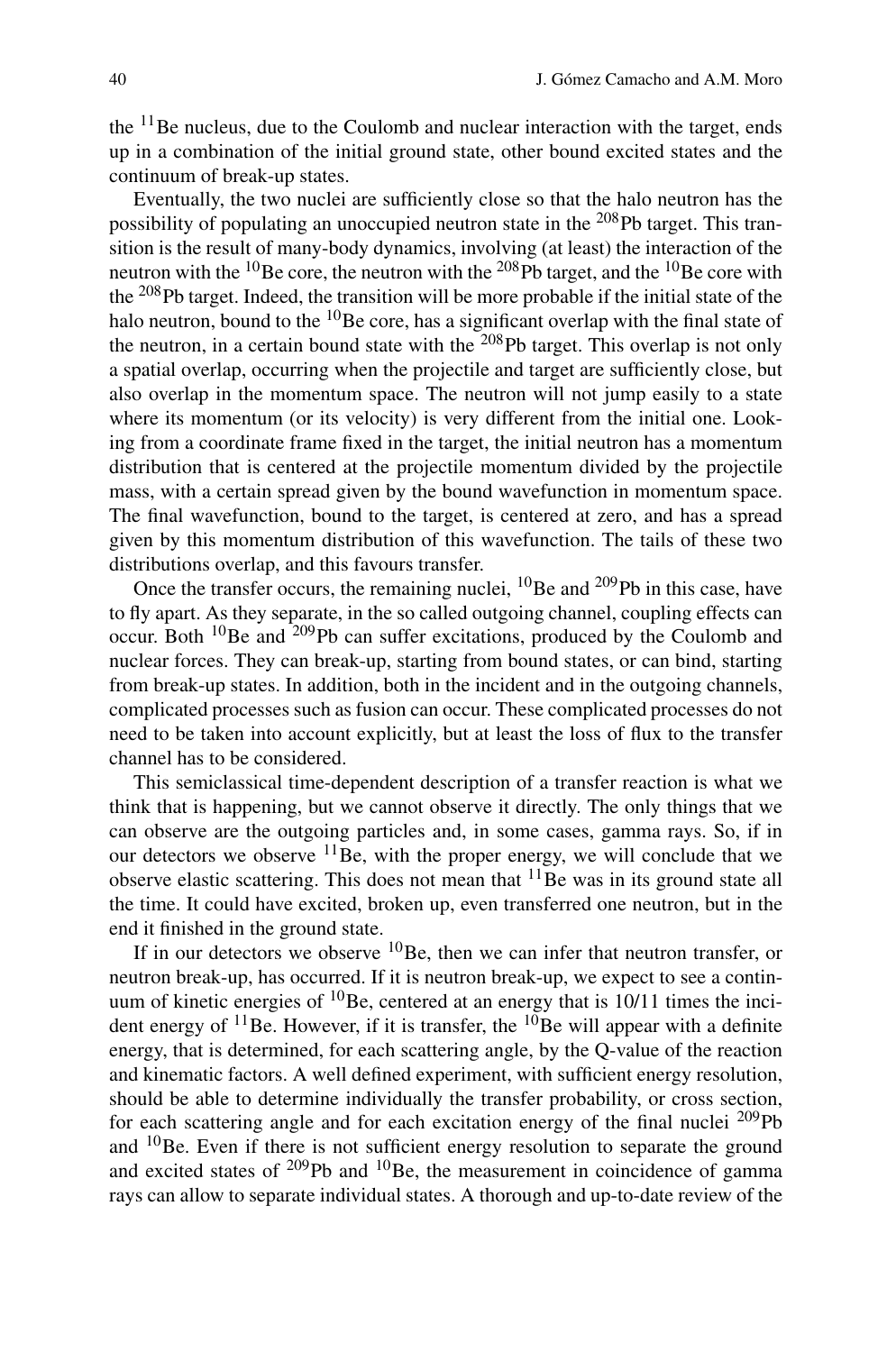<span id="page-2-0"></span>

experimental procedures to measure transfer reactions is presented in the paper by W. Catford, in this volume.

A measurement of transfer reactions can give us unique information about the structure of the initial  $({}^{11}Be)$  or final  $({}^{209}Pb)$  composite nuclei, which are represented,respectively, by the capital letters *A*, *B* in Fig. [2.1](#page-2-0). In particular, it can tell us which part of its wavefunction can be described it terms of the "cores"  $(^{10}Be$ and <sup>208</sup>Pb respectively), represented by the lowercase a, b in Fig. [2.1](#page-2-0) and a neutron. Nevertheless, to obtain this structure information, one needs to deal with the complex dynamics of a quantum mechanical three-body problem, with Coulomb and nuclear forces in their full glory. To rescue the "beauty" of nuclear structure, we have to tame the "beast" of nuclear reactions. This paper is a beginners' guide to rescue the fragile beauty of weakly bound and unbound nuclear structure, taming the formidable beast of nuclear reactions in its full three-body power.

### **2.2 Theoretical Formalism**

Let us denote generically a transfer reaction as:

$$
A + b \to a + B.
$$

In general, this is a very complex many-body reaction. However, we can visualize it considering that, initially, we have a nucleus *A*, which can be described as composed of two clusters  $a + v$ . During the reaction, the nucleus A is fragmented into the clusters  $a + v$ . The cluster *a* survives in the final state, while the cluster *v* gets attached to the nucleus *b* to form the composite system *B*. For example, in the reaction <sup>10</sup>Be(*d*, *p*)<sup>11</sup>Be, *b* corresponds to <sup>10</sup>Be, *A* is the deuteron, *a* is the proton, *B* is <sup>11</sup>Be and *v* is the neutron.

We can describe the quantum mechanical state of the nucleus *A* as

$$
\Phi_A = C_{av}^A \phi_a \phi_v \varphi_{av}(\mathbf{r}) + \Phi_A^C.
$$
\n(2.1)

In this simplified notation,  $\phi_a$  and  $\phi_v$  represent the internal wavefunctions of clusters *a* and *v*,  $C_{av}^{A} \varphi_{av}(\mathbf{r})$  represents the overlap function, which can be written in terms of a normalized relative wavefunction  $\varphi_{av}(\mathbf{r})$  and a spectroscopic amplitude  $C_{av}^{A}$ . The product of these three terms is implicitly coupled to the angular momentum of nucleus *A*.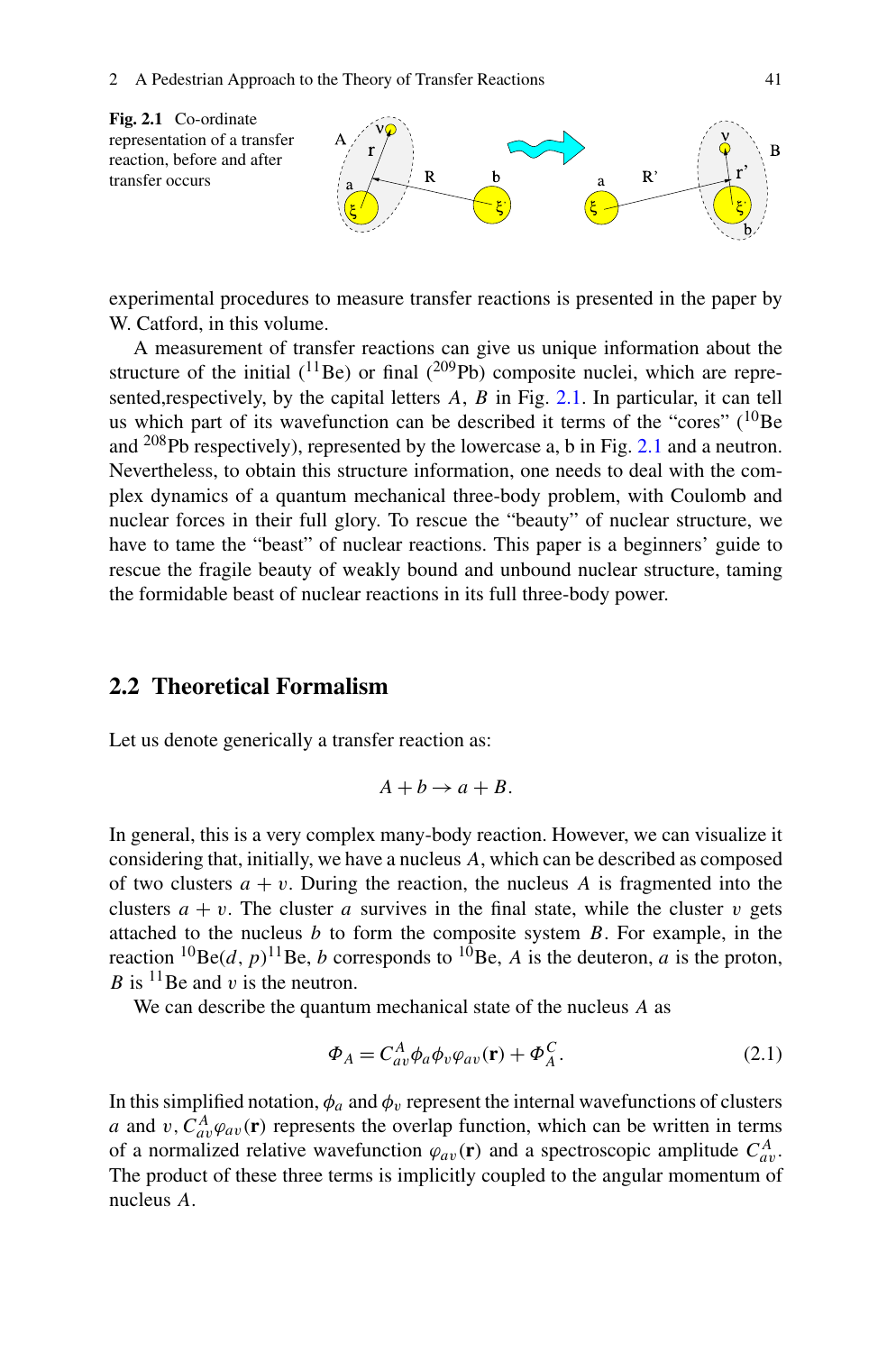Notice that not all the state  $\Phi_A$  can be described as two clusters *a*, *v* with a certain relative motion;  $\Phi_A^C$  represents the part of the state that has a more complex configuration.

Similarly, the state of the nucleus *B* can be written as

$$
\Phi_B = C_{bv}^B \phi_b \phi_v \phi_{bv} (\mathbf{r}') + \Phi_B^C.
$$
\n(2.2)

The transition matrix element that describes the transfer process will be a complex many-body matrix element, that can be written as

$$
T(aB, Ab) = \langle \Phi_B \phi_a \chi_{aB} | \mathcal{T} | \Phi_A \phi_b \chi_{Ab} \rangle
$$
 (2.3)

where  $\chi_{Ab}$  describes the relative motion of *A* and *b*, and similarly for  $\chi_{aB}$ , and  $\mathscr{T}$  is the adequate many-body T-matrix operator. The transition matrix element, squared, is proportional to the differential transfer cross section, which is the magnitude directly measured in the experiment. The scattering formalism relating transition matrix elements and scattering observables can be seen, for example in Ref. [\[1](#page-25-0)].

The following approximations allow us to reduce the many-body problem to a three-body problem:

- The terms  $\Phi_A^C$  and  $\Phi_B^C$ , corresponding to complex configurations of *A* and *B*, do not contribute significantly to transfer.
- The normalized overlap functions  $\varphi_{bv}(\mathbf{r}')$  and  $\varphi_{av}(\mathbf{r})$  can be approximated by the eigenstates of two-body Hamiltonians with interactions  $V_{bv}$  and  $V_{av}$ , respectively. They will be represented by some real mean-field interactions.
- During the collision process the interactions between the clusters *a*, *b*, and *v* are completely described by two-body interactions  $V_{bv}$ ,  $V_{av}$  and  $U_{ab}$ , that cannot alter the internal states of the clusters. In our description of transfer, we do not consider explicitly processes that lead to the excitations of the clusters *b* and *a*, so the interaction between them is represented by an effective optical potential, complex in general, that we denote by *Uab*.

With these approximations, the transfer matrix elements can be described as:

<span id="page-3-0"></span>
$$
T(aB, Ab) = C_{bv}^{B*} C_{av}^{A} T^{(3)}(aB, Ab),
$$
\n(2.4)

where the three-body matrix element can be expressed in the post form

$$
T^{(3)}(aB, Ab) = \left\langle \chi_{a}^{(-)}(\mathbf{R}')\varphi_{bv}(\mathbf{r}') \right| V_{av} + U_{ab} - U_{aB} |\Psi^{(+)}(\mathbf{R}, \mathbf{r})\rangle. \tag{2.5}
$$

Here,  $\Psi^{(+)}(\mathbf{R}, \mathbf{r})$  is the exact solution of the 3-body problem of *a*, *b*, *v* with the corresponding interactions, with boundary conditions given by a plane wave with the incident momentum in the beam direction, on the  $A-b$  co-ordinate **R**, times the bound wavefunction  $\varphi_{av}(\mathbf{r})$ , plus outgoing waves in all open channels.  $U_{aB}$  is a suitable potential, arbitrary at this stage, that is used to construct the two-body relative wavefunction  $\chi_{a}^{(-)}(\mathbf{R}')$ . This wavefunction has boundary conditions given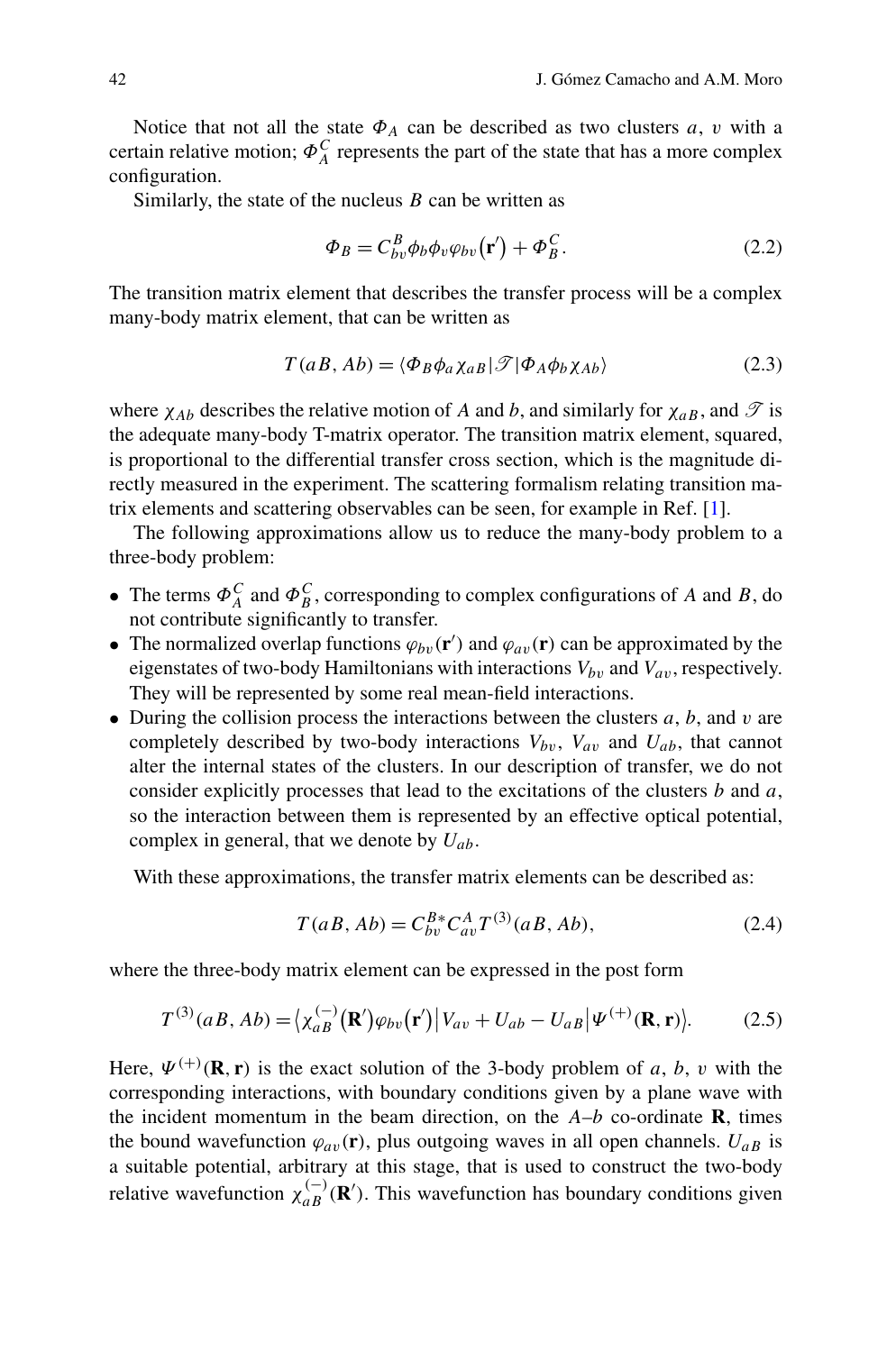by a plane wave, with the final momentum in the direction of the detector, on the *a*–*B* co-ordinate **R** , plus incoming waves.

Equivalently, one can use the prior form,

<span id="page-4-1"></span>
$$
T^{(3)}(aB, Ab) = \langle \Psi^{(-)}(\mathbf{R}', \mathbf{r}') | U_{ab} + V_{bv} - U_{Ab} | \chi^{(+)}_{Ab}(\mathbf{R}) \phi_{av}(\mathbf{r}) \rangle, \tag{2.6}
$$

where the three-body and two-body wavefunctions have similar meanings as before, *mutatis mutandis*. Namely,  $\Psi^{(-)}(\mathbf{R}', \mathbf{r}')$  is the exact solution of the 3-body problem of *a*, *b*, *v* with the corresponding interactions, with boundary conditions given by a plane wave with the final momentum in the detector direction, on the *B*–*a* relative co-ordinate **R**<sup>'</sup>, times the bound wavefunction  $\varphi_{bv}(\mathbf{r}')$ , plus incoming waves in all open channels. *UAb* is a suitable potential, arbitrary at this stage, that is used to construct the two-body relative wavefunction  $\chi_{Ab}^{(+)}(\mathbf{R})$ . This wavefunction has boundary conditions given by a plane wave, with the initial momentum in the direction of the beam, on the *b*–*A* co-ordinate **R**, plus incoming waves.

It should be noticed that the previous expressions are exact, assuming a 3 body model for the transfer process. Consequently, post and prior expressions give identical results, provided that the exact three-body wavefunction  $(\Psi^{(-)}(\mathbf{R}', \mathbf{r}'))$  or  $\Psi^{(+)}(\mathbf{R}, \mathbf{r})$  is used to evaluate the transition amplitude. In general, this equivalence will break down when these exact wavefunctions are replaced by approximated ones.

#### *2.2.1 Distorted Wave Born Approximation DWBA*

The Distorted Wave Born Approximation (DWBA)  $[1-5]$  $[1-5]$  can be obtained assuming that the three-body wavefunction can be approximated by

<span id="page-4-2"></span><span id="page-4-0"></span>
$$
\Psi^{(+)}(\mathbf{R}, \mathbf{r}) \simeq \chi_{Ab}^{(+)}(\mathbf{R}) \varphi_{av}(\mathbf{r}). \tag{2.7}
$$

Thus, the transition matrix element becomes, in *post* representation,

$$
T^{(3)}(aB, Ab) \simeq T_{\text{post}}^{\text{DWBA}}(aB, Ab)
$$
  
=  $\langle \chi_{aB}^{(-)}(\mathbf{R}')\varphi_{bv}(\mathbf{r}') | V_{\text{post}} | \chi_{Ab}^{(+)}(\mathbf{R})\varphi_{av}(\mathbf{r}) \rangle,$  (2.8)

where

$$
V_{\text{post}} \equiv V_{av} + U_{ab} - U_{aB}.\tag{2.9}
$$

This approximation can be considered as the leading term of an expansion of the transition amplitude in terms of  $V_{\text{post}}$ . Thus, the accuracy of the DWBA approximation depends strongly on how the auxiliary potential  $U_{a}$ <sup>B</sup> is chosen. Not only this. The choice of this potential, which was arbitrary in the exact expression of  $T^{(3)}(aB, Ab)$  in the post form, becomes very important in the DWBA approximation.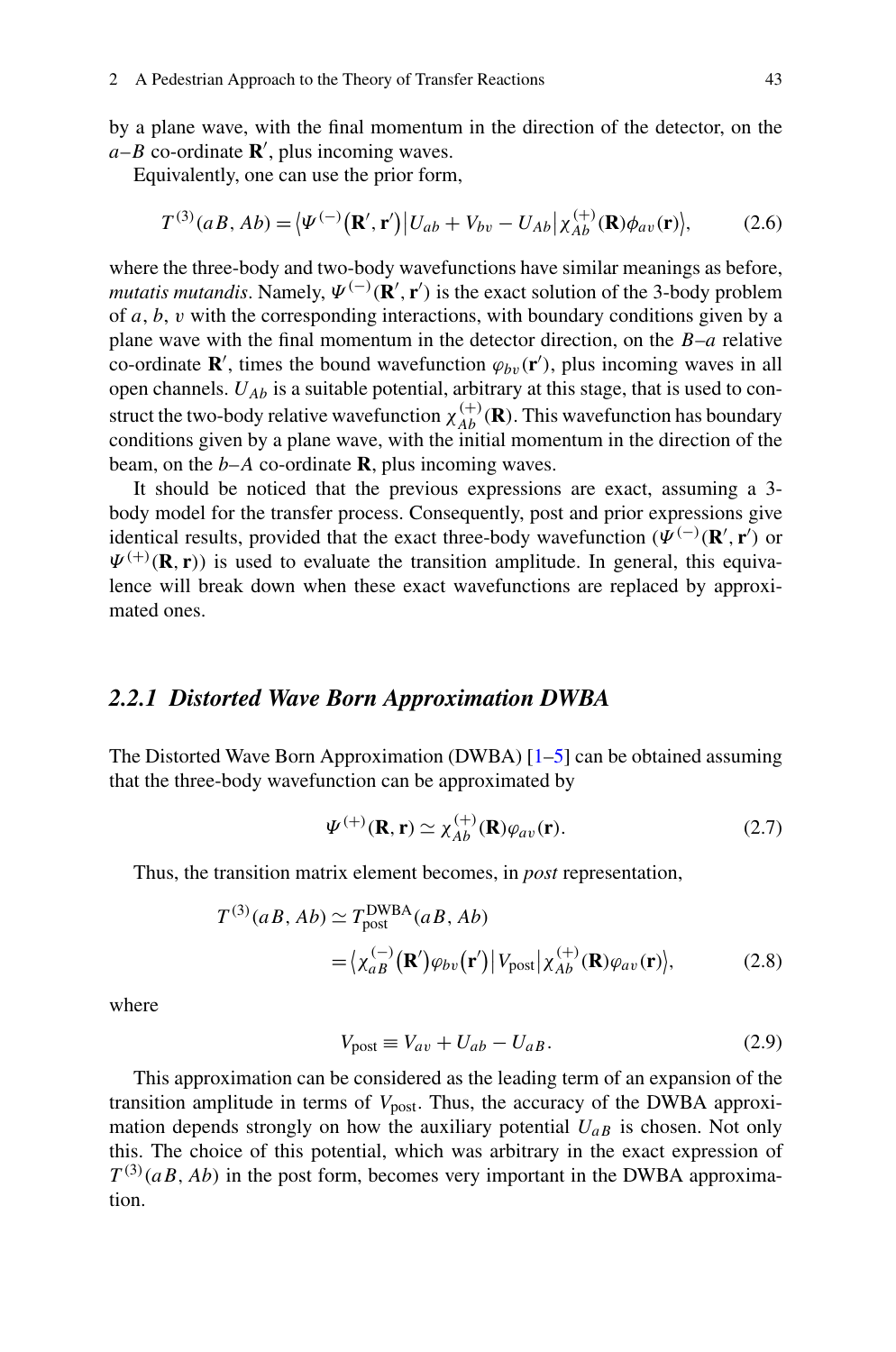An equivalent derivation can be done starting from the *prior* expression of transfer, approximating

<span id="page-5-2"></span><span id="page-5-1"></span>
$$
\Psi^{(-)}(\mathbf{R}', \mathbf{r}') \simeq \chi_{a}^{(-)}(\mathbf{R}') \varphi_{bv}(\mathbf{r}'). \tag{2.10}
$$

Thus, the transition matrix element becomes, in *prior* representation,

$$
T^{(3)}(aB, Ab) \simeq T_{\text{prior}}^{\text{DWBA}}(aB, Ab)
$$
  
=  $\langle \chi_{aB}^{(-)}(\mathbf{R}') \varphi_{bv}(\mathbf{r}') | V_{\text{prior}} | \chi_{Ab}^{(+)}(\mathbf{R}) \varphi_{av}(\mathbf{r}) \rangle,$  (2.11)

where

$$
V_{\text{prior}} \equiv V_{bv} + U_{ab} - U_{Ab}.\tag{2.12}
$$

It can be formally demonstrated that the *prior* and *post* expressions of DWBA give exactly the same result. Hence, the choice of one of another representation in DWBA is done by computational convenience, determined by the range of the interactions. In many situations, an appropriate choice of the auxiliary potential produces a certain cancellation of the *remnant term*  $(U_{ab} - U_{ab})$  or  $U_{ab} - U_{Ab}$  in the post and prior representations, respectively). In those situations, the transition amplitude is mostly determined by the interaction  $V_{av}$  (post) or  $V_{bv}$  (prior) and it results numerically advantageous to choose the representation for which this interaction is of shorter range.

The accuracy of DWBA depends on the choice of the auxiliary potentials in the incident channel  $(U_{Ab})$  and in the outgoing channel  $(U_{AB})$ . These could be, in principle, any function of the co-ordinate **R** and **R** , respectively. Two approaches are usually taken:

• *The microscopic approach.* The auxiliary potential in the outgoing channel *UaB* is taken as the expectation value, in the final bound state  $\varphi_{bv}(\mathbf{r}')$ , of the sum of the interactions  $U_{ab} + V_{av}$ . Explicitly,

<span id="page-5-0"></span>
$$
U_{aB}(\mathbf{R}') = \int d^3 \mathbf{r}' |\varphi_{bv}(\mathbf{r}')|^2 (U_{ab} + V_{av}).
$$
 (2.13)

Similarly, *UAb* is taken as the expectation value, in the initial bound state, of the sum of the interactions  $U_{ab} + V_{bv}$ ,

$$
U_{Ab}(\mathbf{R}) = \int d^3 \mathbf{r} |\varphi_{av}(\mathbf{r})|^2 (U_{ab} + V_{bv}).
$$
 (2.14)

In practical applications of DWBA, it is very convenient that the auxiliary potentials are central, so that they depend on the value of the radial co-ordinate  $(U_{Ab}(R), U_{aB}(R'))$  and not on its direction. This is achieved considering only the monopole part of the folding interaction, or, equivalently, averaging the folding potential over all the magnetic substates.

The microscopic approach has the advantage of being completely determined by the two-body interactions between the fragments. From the formal point of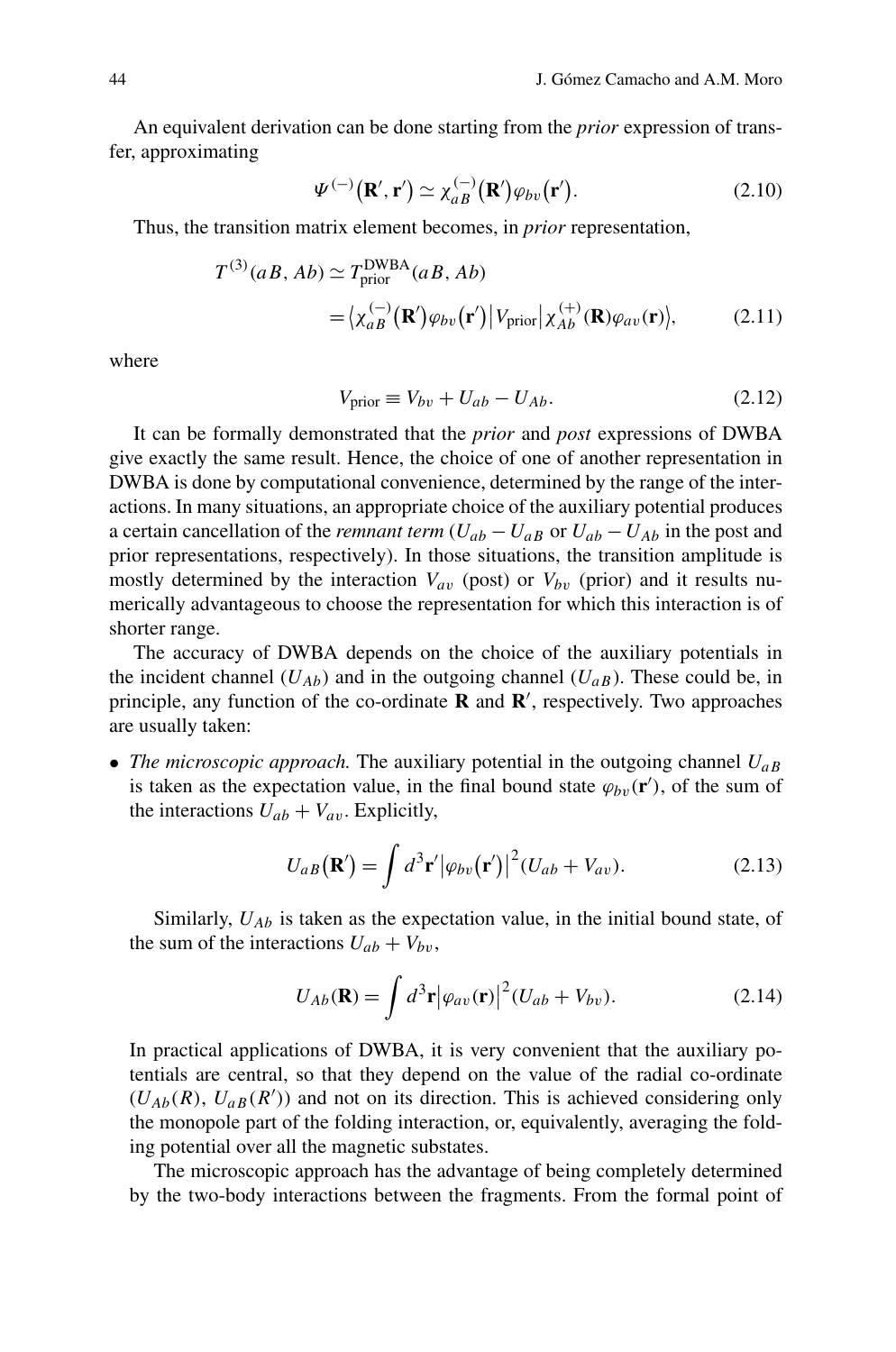view, this approach would be the natural one to follow, in order to choose  $U_{Ab}$  so that the term  $U_{ab} + V_{bv} - U_{Ab}$  is minimal, for the bound state  $\varphi_{av}$ .

On the negative side, it is not trivial that the interaction  $U_{Ab}$ , calculated according to Eq. [\(2.14\)](#page-5-0), reproduces accurately the elastic scattering on the *Ab* channel. The interactions  $U_{ab}$ ,  $V_{av}$ , and  $V_{bv}$  should be taken as complex interactions, in order to reproduce elastic scattering or transfer, but in this case  $V_{av}$  and  $V_{bv}$  can not be used to obtain bound states, unless the interactions are explicitly energy dependent. Finally, this approach excludes completely any effect of break-up channels on the three-body wavefunction. Hence, this approach would be valid when the three-body scattering wavefunctions are dominated by their elastic component, either in the incident or in the exit channels.

• *The phenomenological approach*. The auxiliary potential in the incident channel  $U_{Ab}$  is obtained by fitting the elastic scattering data on the  $Ab$  channel. The auxiliary potential in the exit channel,  $U_{a}$ <sup>B</sup>, is obtained by fitting the elastic scattering on the *aB* channel. This approach has the advantage of allowing for a consistent description of transfer reactions, as well as of elastic scattering in the incident and outgoing channels. It takes into account, through the use of optical potentials, the effect of complex reaction processes, such as fusion, that can remove flux from the elastic and from the transfer channels. Furthermore, the effect of some three-body reactions, such as break-up, which also remove flux from elastic and transfer channels, are approximately taken into account because the optical potentials fit the experimental elastic cross sections, which are affected by all these dynamic processes. On the negative side, it is not always possible to find the elastic data for the outgoing channel. If the final state of nucleus *B* is not in its ground state, but on an excited state, it will not be possible to measure the corresponding elastic scattering. This is particularly true if the final state is in the continuum. Moreover, the optical potentials reproduce typically the asymptotic wavefunctions, which determines the scattering amplitudes and differential cross sections. It does not necessarily reproduce the wavefunctions in the internal radial range that is relevant for the transfer matrix elements.

The coupling scheme assumed in the DWBA method is schematically depicted in Fig. [2.2](#page-7-0)(a) for the <sup>10</sup>Be(*d*,  $p$ )<sup>11</sup>Be reaction. The solid arrow indicates that only transfer from the ground state of the deuteron to the  $p + {}^{11}Be$  channel is explicitly included. The effect of breakup channels of the deuteron (represented by the shaded area) is completely neglected in the afore-mentioned microscopic approach, and only partially taken into account in the phenomenological approach, through its effect on the elastic wavefunction.

In general, DWBA has been, and still is, a key approach to describe transfer reactions, and it has been used extensively to extract spectroscopic information on nuclear structure, in particular spectroscopic amplitudes (see e.g. [[4,](#page-25-2) [6–](#page-25-3)[9\]](#page-25-4)). However, this method is based on a rather crude approach to the three-body problem, and is expected to be accurate only when the elastic scattering, in the incident and outgoing channels, is dominant. For the case of exotic nuclei, which are frequently weakly bound, break-up channels can play a very important role in the three-body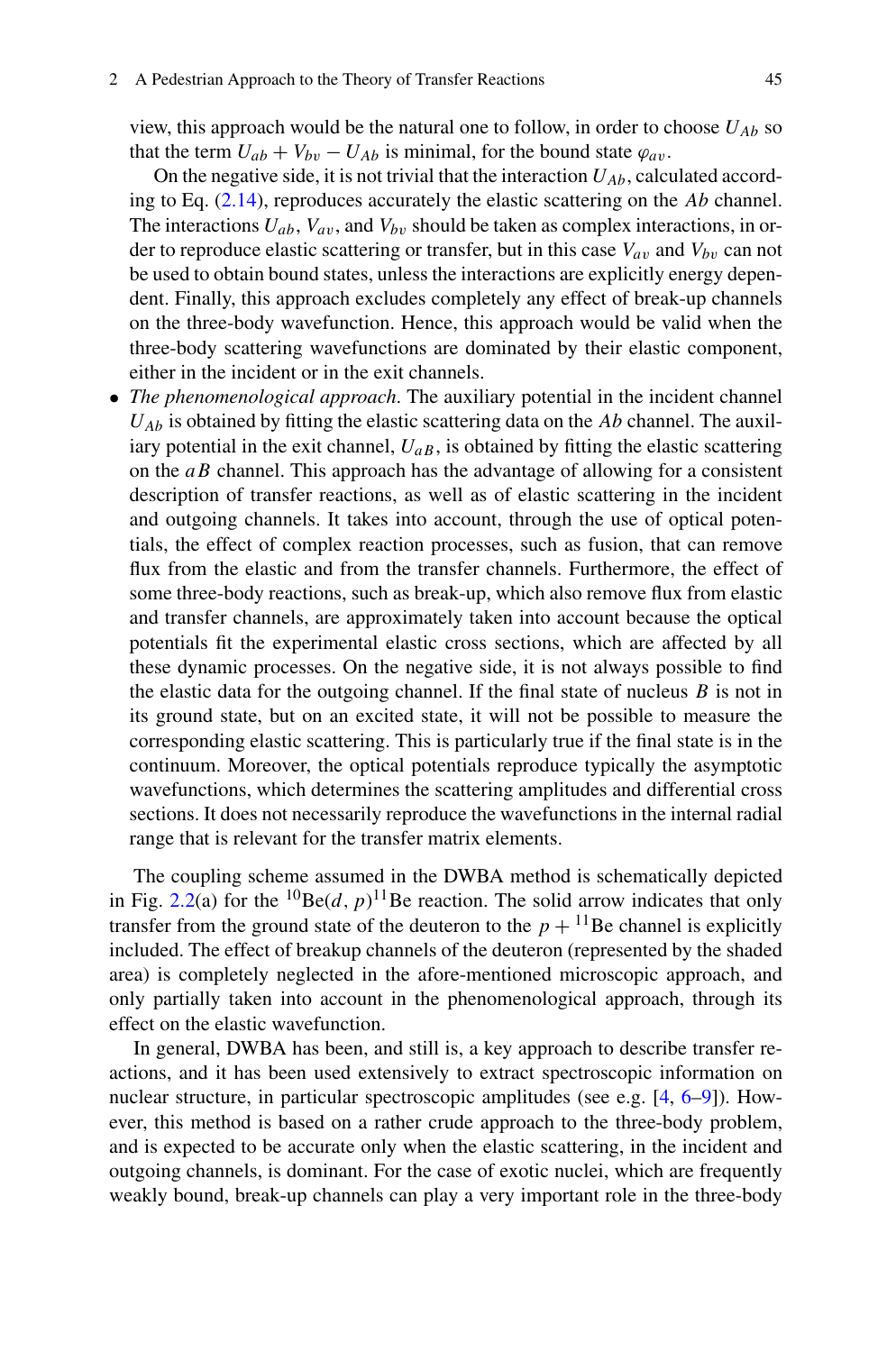<span id="page-7-0"></span>

dynamics. Hence, it is important, in order to extract reliable spectroscopic information from transfer reactions with exotic nuclei, to check the validity of the DWBA method by comparing it with other approaches that take into account the role of break-up channels.

# *2.2.2 Adiabatic Distorted Wave Approximation ADWA*

The DWBA approach, as mentioned previously, relies heavily on the assumption that the elastic channel dominates the reaction. This does not only imply that the dominant cross sections is elastic, but also that, during the collision process, the three-body wavefunction can be approximated by the elastic component. Note that these two facts are not equivalent. There can be dynamic situations in which elastic cross section dominates, meaning that the asymptotic three-body wavefunction, at large distances, is dominated by the elastic component. However, this does not mean that at short projectile-target distances, which give the main contribution to the transfer matrix element, the elastic component should be dominant. Dynamic polarization effects make that the composite projectile can be strongly distorted at short distances, even when asymptotically the energy matching conditions make the elastic channel dominant.

Moreover, the phenomenological DWBA approach relies on the use of optical potentials, usually taken as local, angular momentum-independent potentials, chosen to reproduce elastic scattering. This means that the optical potentials will reasonably reproduce the phase shifts, for all partial waves, in the elastic channel. In other words, the phenomenological DWBA approach reproduces the elastic wavefunction asymptotically, at large projectile-target distances. It is not obvious that the elastic wavefunction used in the phenomenological DWBA approach reproduces correctly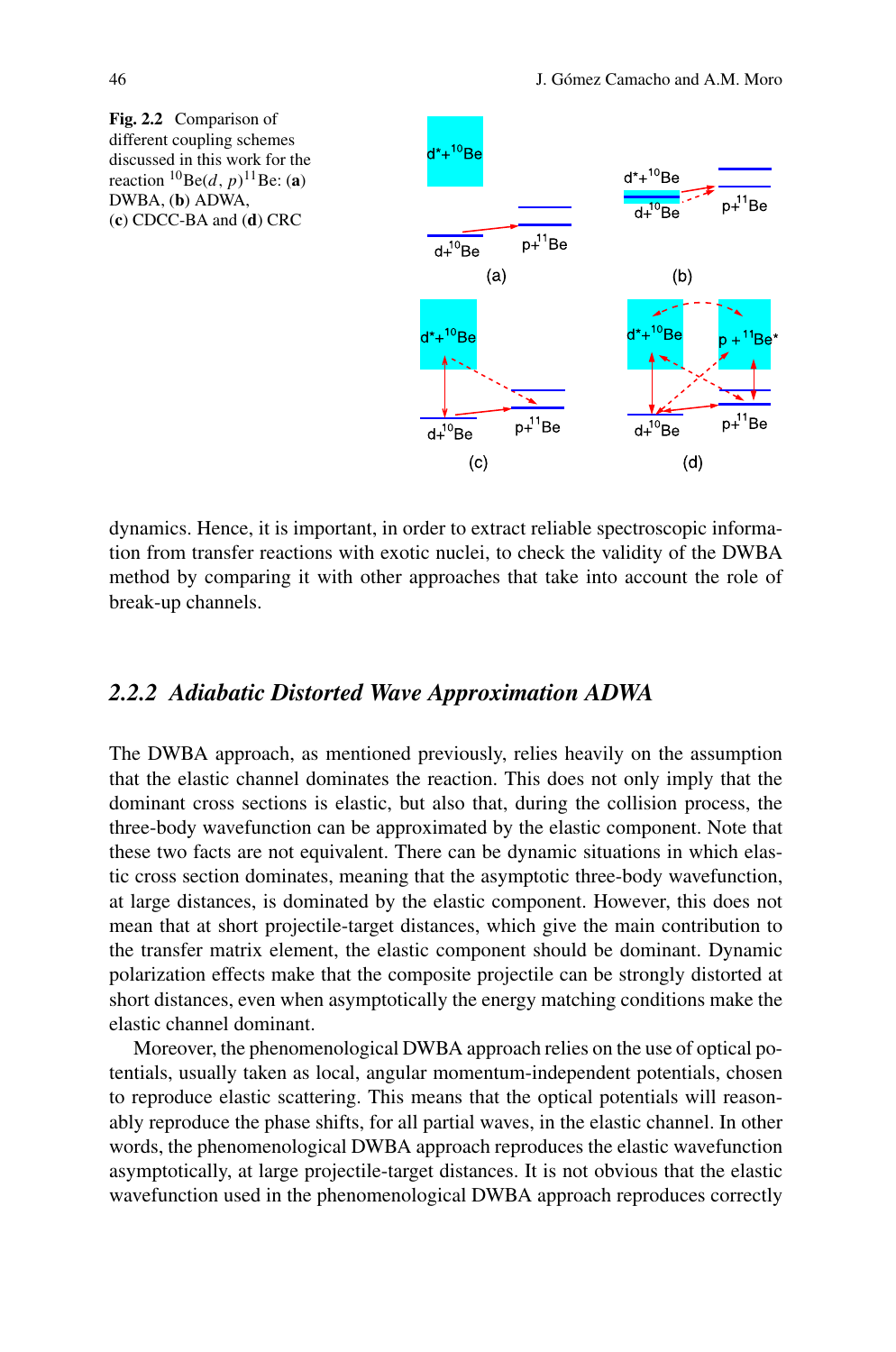the elastic component of the wavefunction, in the radial range relevant for the transfer T-matrix elements.

Due to these limitations, it would be desirable to have an alternative formulation, which maintains the relative simplicity of DWBA, and whose ingredients can be completely determined from experiment. This is achieved by the Adiabatic Distorted Wave Approximation (ADWA), which was initially formulated by Johnson and Soper [[10\]](#page-25-5). This approach is formulated in principle for *(d,p)*, or *(d,n)* reactions, although it could be applied to other weakly bound composite systems. It relies on the fact that the composite projectile has a relatively low binding energy (2.22 MeV in the case of the deuteron), and so, if the collision energy is relatively high, we can expect that, during the collision process, the relative proton-neutron co-ordinate does not change significantly; it is "frozen". Under this situation, the relevant interaction that determines accurately the projectile-target wavefunction is not the phenomenological deuteron-target interaction that would reproduce elastic scattering, but the sum of the interactions of each one of the fragments of the projectile (proton and neutron in the deuteron case) with the target.

In the *adiabatic approximation* [[10\]](#page-25-5) (also called *sudden approximation* by some authors) the three-body wavefunction can be written as

$$
\Psi^{(+)}(\mathbf{R}, \mathbf{r}) \simeq \chi_{Ab}^{(+)}(\mathbf{R}, \mathbf{r}) \varphi_{av}(\mathbf{r}), \tag{2.15}
$$

where  $\chi_{Ab}^{(+)}(\mathbf{R}, \mathbf{r})$  is the solution of a two-body scattering problem, on the coordinate **R**, in which the interaction is given by

$$
U_{Ab}(\mathbf{R}, \mathbf{r}) = U_{ab}(R_{ab}) + V_{bv}(r'). \qquad (2.16)
$$

Indeed, the potential that describes the scattering wavefunction, although two-body, is not central and so the calculation of the adiabatic wavefunction, for each value of the  $a-v$  separation **r** is very complicated, but it has been done [\[11](#page-25-6), [12\]](#page-25-7). Besides, the adiabatic approximation to the three-body wavefunction is not accurate for large values of **r**, where one would expect to see outgoing waves, instead of the exponential decay given by the bound two-body wavefunction  $\varphi_{av}(\mathbf{r})$ .

Fortunately, these shortcomings of the adiabatic wavefunctions are not important, if one is only interested in evaluating the matrix element involved in transfer. These are dominated by the  $V_{av}(r)$  interaction (the proton-neutron interaction, in the deuteron case) which has a short range. Note that, even if the  $a-v$  wavefunction  $\varphi_{av}(\mathbf{r})$  has a relatively long range, which is the case for weakly bound halo systems,  $V_{av}(r)$  has a much shorter range. Hence, for the purpose of evaluating the transfer matrix element, one can calculate the adiabatic wavefunction using the potential evaluated at  $\mathbf{r} = 0$ . This leads to the Johnson and Soper approximation [[10\]](#page-25-5), in which

<span id="page-8-0"></span>
$$
\Psi^{(+)}(\mathbf{R}, \mathbf{r}) \simeq \chi_{Ab}^{(+)}(\mathbf{R}) \varphi_{av}(\mathbf{r}), \tag{2.17}
$$

where  $\chi_{Ab}^{(+)}(\mathbf{R})$  is the solution of a two-body scattering problem, on the co-ordinate **R**, in which the interaction is given by

$$
U_{Ab}^{JS}(R) = U_{ab}(R) + U_{bv}(R). \tag{2.18}
$$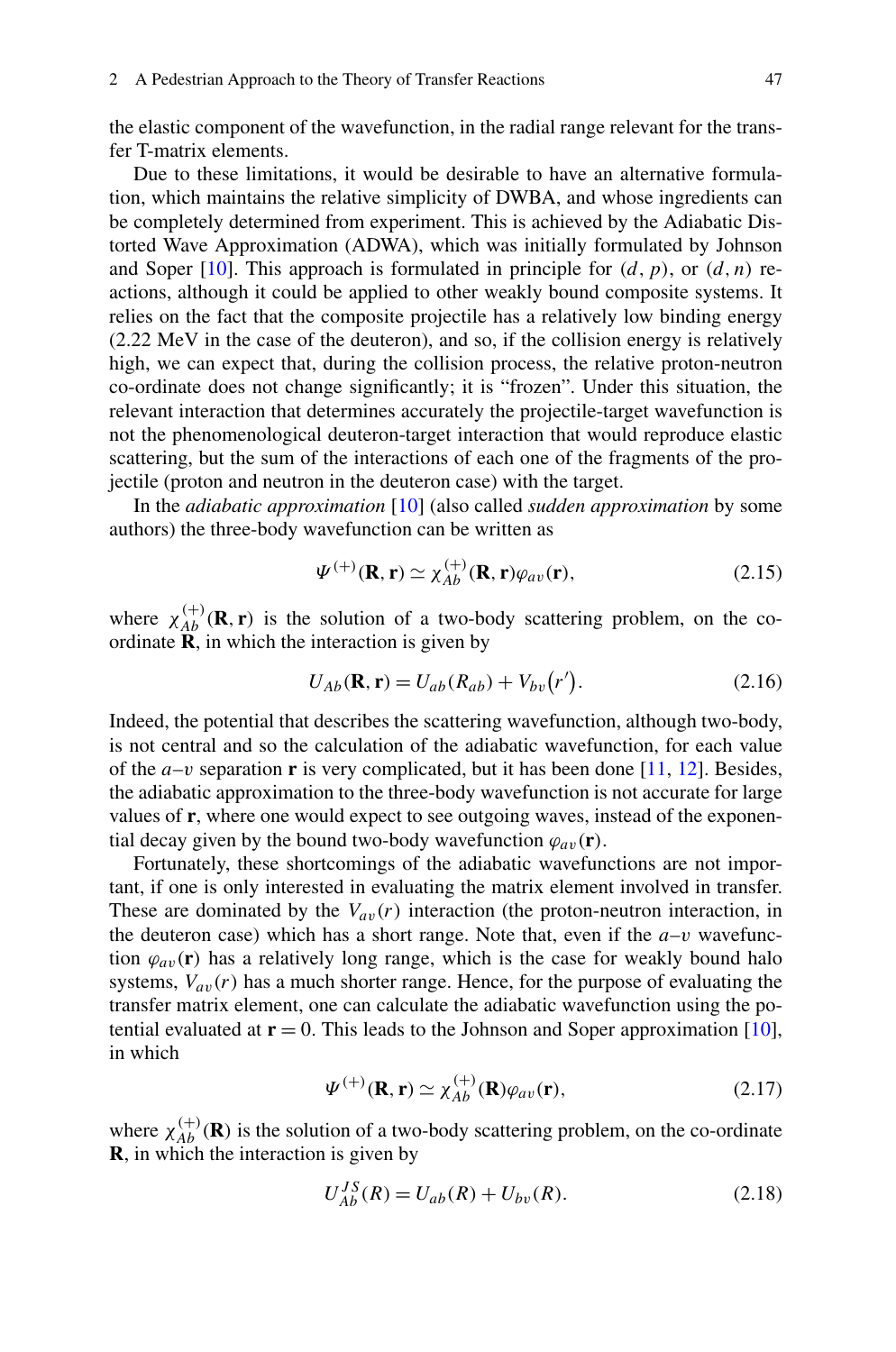Note that in this expression the  $b-v$  interaction  $V_{bv}$ , which would in general be energy dependent, and would be responsible for the bound state  $\varphi_{bv}(\mathbf{r}')$ , is replaced by the optical potential  $U_{bv}$  that describes the  $b-v$  interaction at the same incident energy per nucleon. This is justified by the adiabatic approximation; the transfer process dynamics is consistent with freezing the  $a-v$  co-ordinate, that then scatters from the *b* target with an interaction that is the sum of  $U_{hv}$  and  $U_{ab}$  interactions at the same energy per nucleon.

Several refinements and corrections have been performed within the ADWA formalism. For example, a finite-range version of the adiabatic potential was proposed by Johnson and Tandy [[13\]](#page-25-8):

$$
U_{Ab}^{JT}(R) = \frac{\langle \varphi_{av}(\mathbf{r}) | V_{av}(U_{ab} + U_{bv}) | \varphi_{av}(\mathbf{r}) \rangle}{\langle \varphi_{av}(\mathbf{r}) | V_{av} | \varphi_{av}(\mathbf{r}) \rangle}.
$$
(2.19)

However, for the purpose of the analysis of  $(d, p)$  and  $(p, d)$  reactions, the simplest Johnson-Soper expression given by Eq.  $(2.18)$  is by far the most widely used. Here, we will outline its advantages and disadvantages. On the positive side, the ADWA approach ingredients are completely determined by experiments. These ingredients are the proton-target and neutron-target optical potentials, evaluated at half of the deuteron incident energy, as well as the well known proton-neutron interaction.

The adiabatic approximation is equivalent to neglect the excitation energy of the states of the projectile [[10\]](#page-25-5). The adiabatic wavefunction takes into account the excitation to breakup channels, assuming that these states are degenerate in energy with the projectile ground state, as illustrated in Fig. [2.2](#page-7-0)(b). Therefore, the ADWA approach takes into account, approximately, the effect of deuteron break-up on the transfer cross section, within the adiabatic approximation. So, it should be well suited to describe deuteron scattering at high energies, around 100 MeV per nucleon. Systematic studies [\[14](#page-25-9)[–16](#page-25-10)] have shown that ADWA is superior to standard DWBA for  $(d, p)$  scattering at high energies.

On the negative side, the ADWA approach does not consistently describe elastic scattering and nucleon transfer. Although physically one considers that elastic scattering, transfer and break-up should be closely related, so that the increase of flux in one channel should reduce the flux in the others, this connection is not present in ADWA. On the other hand, the arguments leading to ADWA are strongly associated with the assumption that the transfer is governed by a short range operator. So, it is not obvious that the approximations remain valid for other weakly bound systems, like  $1^1$ Be. Even in the case of  $(d, p)$  scattering, the transfer matrix element is determined not only by the  $n-p$  interaction, but also by the proton-target and neutron-target interactions, that define the *remnant* term. It is not clear a-priori the role of these terms, that would have contributions of three-body configurations in which proton and neutron are not so close together. A promising alternative, that avoids the presence of these remnant terms, has been proposed by Timofeyuk and Johnson [\[17](#page-25-11)].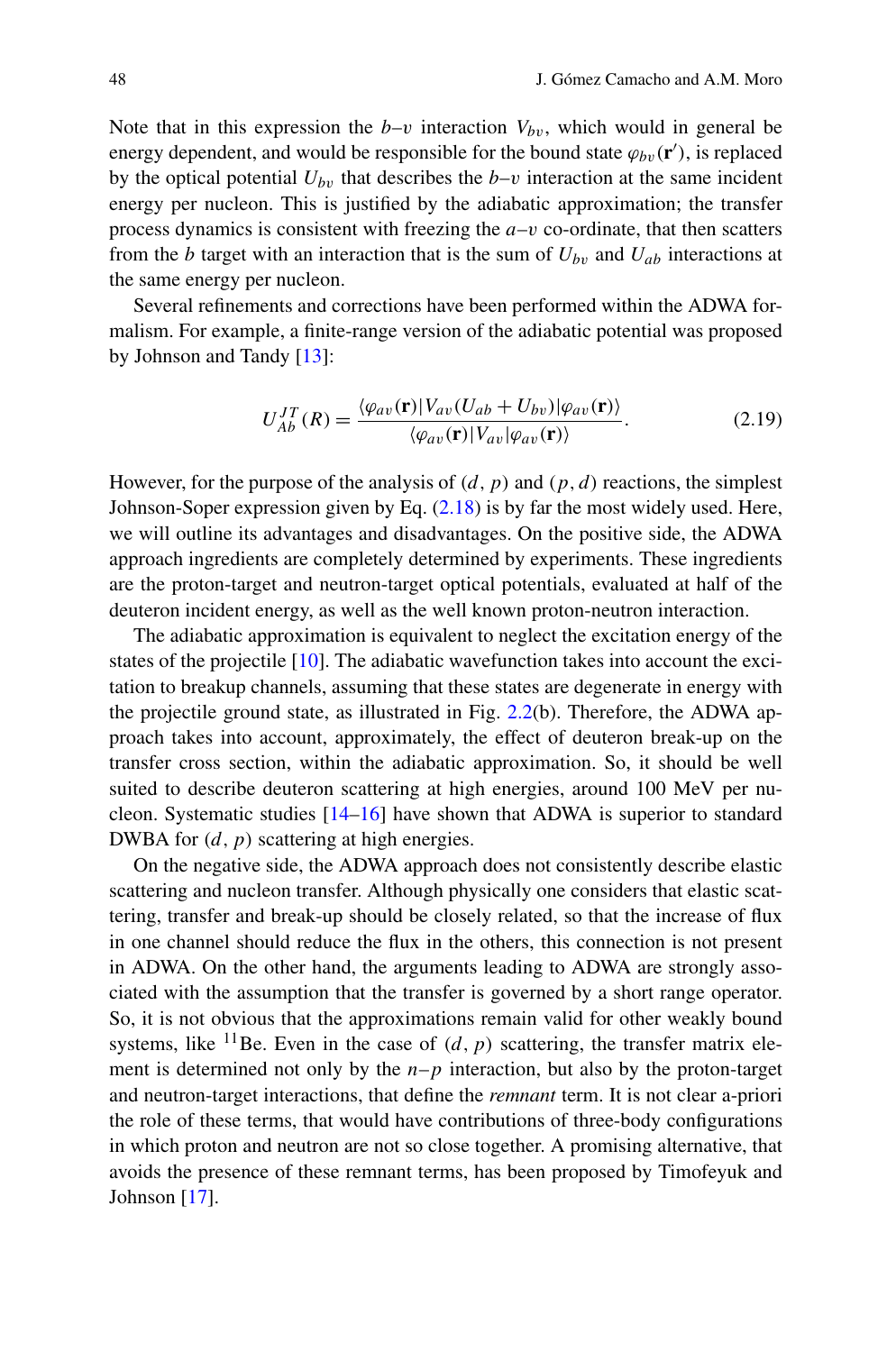# <span id="page-10-2"></span>*2.2.3 Continuum Discretized Coupled Channels Born Approximation CDCC-BA*

In scattering of weakly bound nuclei, coupling to break-up channels can play an important role. DWBA may not be sufficiently accurate, as the three-body wavefunction is not dominated by the elastic channels. ADWA requires to assume the adiabatic approximation for the composite projectile, which may not be accurate if the collision energy is not sufficiently high. Besides, the simple Johnson-Soper expression requires to assume that the transfer operator is of short range, which may not be accurate beyond *(d,p)* reactions.

A more accurate approach for transfer is obtained if the three-body wavefunction is approximated in terms of a basis of the states of the relative motion of the  $a + v$ sub-system, i.e.

<span id="page-10-0"></span>
$$
\Psi^{(+)}(\mathbf{R}, \mathbf{r}) \approx \Psi^{(+) \text{CDCC}}(\mathbf{R}, \mathbf{r}) = \sum_{i=0}^{N} \chi^{(+)}_{Ab,i}(\mathbf{R}) \varphi_{av,i}(\mathbf{r}).
$$
 (2.20)

Here, the index *i* corresponds to a set of  $a + v$  states explicitly included in a coupled channels calculation ( $\varphi_{av,i}(\mathbf{r})$ ), which would correspond in general to a given spin and spin projection ( $i = 0$  denotes the ground state of the  $a + v$  system). This basis of states should include other possible bound states of the *a*+*v* system, if present, as well as a suitable discrete representation of the two-body continuum states. In actual calculations, this continuum must be truncated in excitation energy and limited to a finite number of partial waves  $\ell$  associated to the relative co-ordinate **r**. Normalizable states representing the continuum should be obtained for each  $\ell$  value. This can be achieved making use of a pseudo-state basis and diagonalizing the  $a + v$  Hamilto-nian [[18](#page-25-12)]. Alternatively, continuum states of the  $a + v$  Hamiltonian can be obtained, and normalizable states (bins) can be obtained by averaging these continuum states over a certain energy interval [[19\]](#page-25-13).

The model wavefunction given by Eq.  $(2.20)$  $(2.20)$  $(2.20)$  must verify the Schrödinger equation:  $[H - E]\Psi^{(+) \text{CDCC}}(\mathbf{R}, \mathbf{r}) = 0$ . To determine the radial coefficients  $\chi^{(+)}_{Ab,i}(\mathbf{R})$ , one multiplies this equation on the left by each of the internal wavefunctions  $\varphi_{av,i}(\mathbf{r})^*$  and integrates along the coordinate **r**. This gives rise to a set of coupled differential equations:

$$
\left[E - \varepsilon_{av}^{i} - \hat{T}_{Ab} - U_{Ab}^{ii}(\mathbf{R})\right] \chi_{Ab,i}^{(+)}(\mathbf{R}) = \sum_{j \neq i}^{N} U_{Ab}^{ij}(\mathbf{R}) \chi_{Ab,j}^{(+)}(\mathbf{R}),\tag{2.21}
$$

where  $U_{Ab}^{ij}$  are the transition potentials defined as

<span id="page-10-1"></span>
$$
U_{Ab}^{ij}(\mathbf{R}) = \int d\mathbf{r} \varphi_{av,i}^*(\mathbf{r}) (U_{ab} + U_{bv}) \varphi_{av,j}(\mathbf{r}).
$$
 (2.22)

The coupled channels solution  $\chi^{(+)}_{Ab,i}(\mathbf{R})$  corresponds to the outgoing waves in all different channels *i*, for boundary conditions given by a plane wave in the initial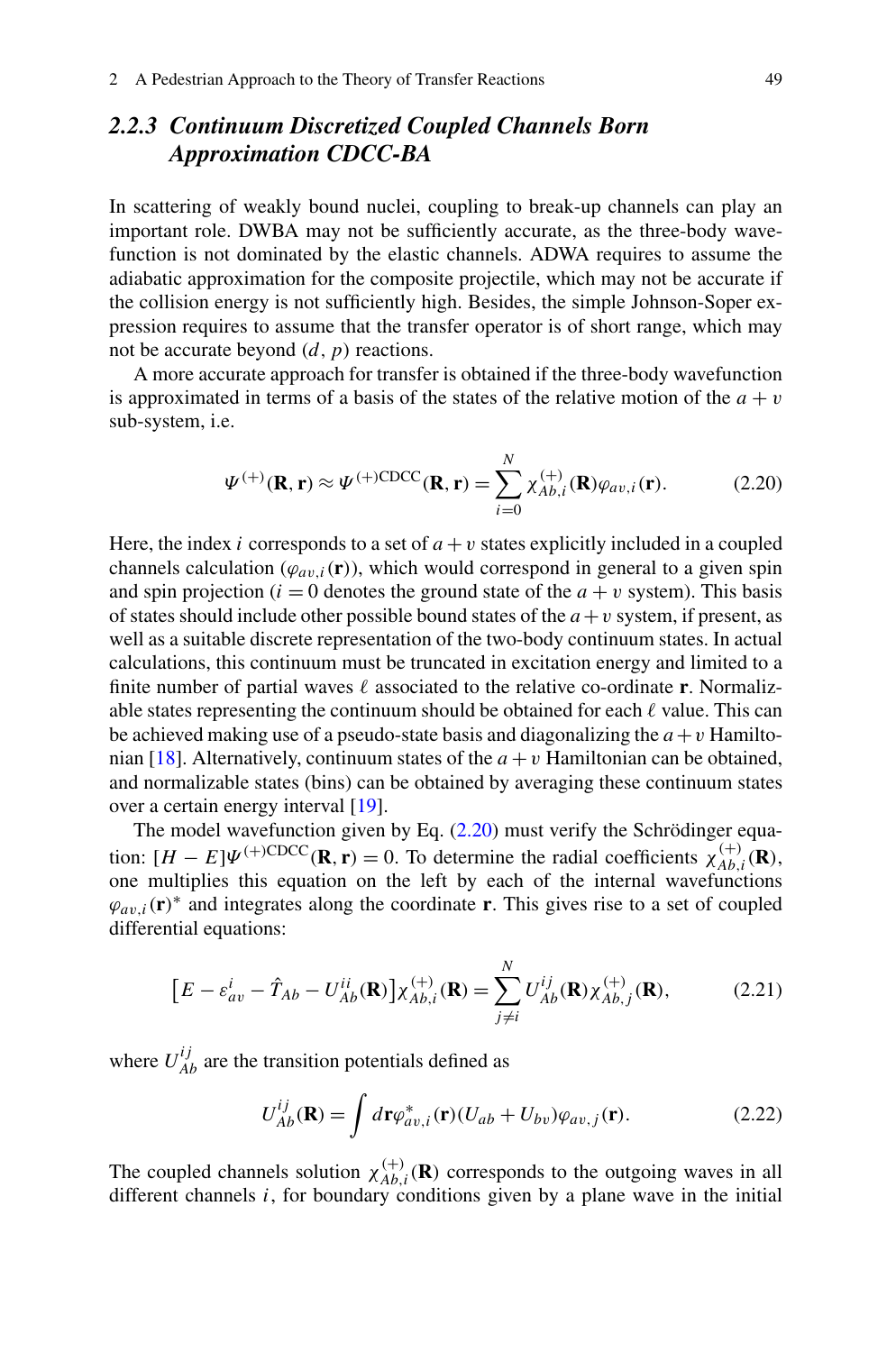bound state  $i = 0$ . The potentials  $U_{ab}$  and  $U_{bv}$  are to be understood as effective interactions (complex in general) describing the elastic scattering of the corresponding  $a + b$  and  $b + v$  sub-systems, at the same energy per nucleon as in the incident projectile. In particular, *Ubv* will be described in general by a complex optical potential, and will differ from the interaction  $V_{bv}$  used to generate the bound state wavefunction of the  $b + v$  system.

Note that, without any loss of generality, we can introduce an arbitrary auxiliary potential  $U_{Ab}(R)$ , so that Eq. [\(2.21\)](#page-10-1) can be written as

$$
\left[E - \varepsilon_{av}^{i} - \hat{T}_{Ab} - U_{Ab}(R)\right] \chi_{Ab,i}^{(+)}(\mathbf{R}) = \sum_{j}^{N} V_{\text{prior}}^{ij}(\mathbf{R}) \chi_{Ab,j}^{(+)}(\mathbf{R}),\tag{2.23}
$$

where  $V_{\text{prior}}^{ij}(\mathbf{R})$  are the matrix elements of  $V_{\text{prior}} = U_{ab} + U_{bv} - U_{Ab}$  between the states of the *A* system.

Once the CDCC wavefunction  $(2.20)$  is obtained, it can be inserted into Eq.  $(2.5)$  $(2.5)$  $(2.5)$ to give:

$$
T^{(\text{CDCC})}(aB, Ab) = \left(\chi_{aB}^{(-)}(\mathbf{R}')\varphi_{bv}(\mathbf{r}')\right)V_{\text{post}}|\Psi^{(+)\text{CDCC}}(\mathbf{R}, \mathbf{r})\rangle. \tag{2.24}
$$

with *V*<sub>post</sub> given by Eq. [\(2.9\)](#page-4-0). To clarify the link between the CDCC-BA and DWBA methods it is convenient to rewrite this expression as:

$$
T^{(\text{CDCC})}(aB, Ab) = \langle \chi_{aB}^{(-)}(\mathbf{R}')\varphi_{bv}(\mathbf{r}') | V_{\text{post}} | \chi_{Ab,0}^{(+)}(\mathbf{R})\varphi_{av,0}(\mathbf{r}) \rangle + \sum_{i=1}^{N} \langle \chi_{aB}^{(-)}(\mathbf{R}')\varphi_{bv}(\mathbf{r}') | V_{\text{post}} | \chi_{Ab,i}^{(+)}(\mathbf{R})\varphi_{av,i}(\mathbf{r}) \rangle.
$$
 (2.25)

The first term in this expression corresponds to the *direct transfer*, proceeding directly from the ground state of the projectile (e.g. the deuteron, in a  $(d, p)$  reaction), whereas the second term accounts for the *multi-step* transfer occurring via the excited states of the projectile (*p*–*n* continuum states in the case of the deuteron). These two types of processes correspond, respectively, to the solid and dashed lines in Fig. [2.2\(](#page-7-0)c) for the <sup>10</sup>Be(*d*,  $p$ )<sup>11</sup>Be case. Clearly, the multi-step process going through the breakup channels are omitted in the DWBA calculation. At most, the DWBA considers the effect of these channels on the elastic scattering if a suitable choice of the entrance optical potential is made. The adiabatic approximation includes in principle both mechanisms, but under the assumption that the excited (breakup) channels of the projectile are degenerate with the ground state [Fig. [2.2\(](#page-7-0)b)]. The advantage of the CDCC-BA approach is that all relevant bound and continuum states in the  $a + v$  system are explicitly included in the calculation.

Some early comparisons between these three methods can be found in Refs. [\[18,](#page-25-12) [20–](#page-25-14)[22\]](#page-25-15) and the main results are also summarized in Ref. [\[19](#page-25-13)]. Due to numerical limitations, these first studies where done using a zero-range approximation of the *Vav* potential. Overall, they find that the ADWA model describes well the direct transfer contribution. However, the multi-step contribution, which are completely absent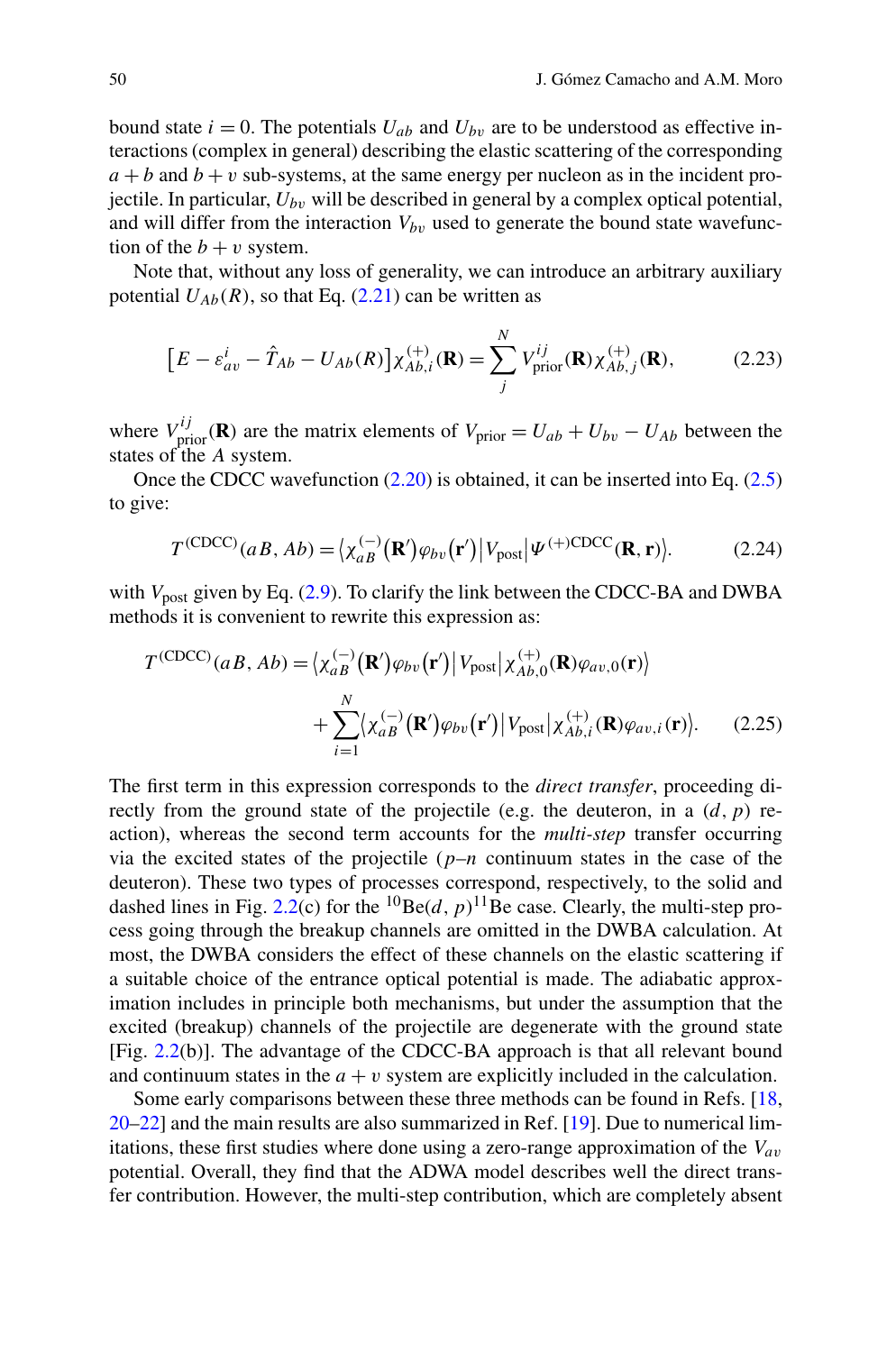in DWBA, are described very inaccurately by the adiabatic approximation. At low energies ( $E_d$  < 20 MeV) the discrepancy between the ADWA and CDCC-BA calculation can be understood because at these energies the adiabatic approximation itself is questionable. However, even at medium energies ( $E_d \approx 80$  MeV) there are situations in which transfer through breakup channels is found to be very significant, and therefore the ADWA method did not work well either. In these situations, the CDCC-BA should be better used instead. The disadvantage of the CDCC-BA calculations is that, in principle, a large basis of internal states has to be included, making this approach much more demanding numerically.

Finite-range effects have been studied within the adiabatic approximation in Refs. [\[23](#page-25-16), [24](#page-26-0)] and were found to be small (*<*10 %) at energies below 20–30 MeV/u but become more and more important as the incident energy increases. This limitation should be also taken into account in the analysis of experimental data.

### *2.2.4 Coupled Reaction Channels CRC*

It was stated that Eqs.  $(2.5)$  and  $(2.6)$  provide the exact solution to the 3-body scattering problem, provided that  $\Psi^{(+)}(\mathbf{R}, \mathbf{r})$  (in the post form) or  $\Psi^{(-)}(\mathbf{R}', \mathbf{r}')$  (in the prior form) correspond to the exact three-body wavefunctions with the appropriate boundary conditions. However, in practical calculations, these exact solutions are not available and thus they need to be replaced by approximated ones, such as the factorized form used in the DWBA method, the adiabatic wavefunction or the CDCC expansion. In all these approximations, the three-body wavefunction is restricted to configurations corresponding to either the initial or the final channel. For example, in the post representation, the initial state is a solution of the three-body Schrödinger equation

<span id="page-12-0"></span>
$$
[\hat{T} + V_{av} + U_{bv} + U_{ab} - E]\Psi^{(+)}(\mathbf{r}, \mathbf{R}) = 0, \qquad (2.26)
$$

where  $\hat{T}$  stands for the full kinetic energy operator. Asymptotically, the solution of this equation is of the form

$$
\Psi^{(+)}(\mathbf{r}, \mathbf{R}) \to \varphi_{av}(\mathbf{r}) e^{i\mathbf{K} \cdot \mathbf{R}} + \text{outgoing waves}, \tag{2.27}
$$

where the "outgoing waves" contain contributions from all open channels. This includes elastic and breakup channels, but also rearrangement channels of the  $a + b$ and  $v + b$  pairs, if they are present. In principle, the eigenstates of the  $a + v$  Hamiltonian form a complete set and hence the expansion Eq. [\(2.20\)](#page-10-0) should contain all the relevant channels. In particular, the asymptotic part of [\(2.20\)](#page-10-0) should contain information from all open channels, including rearrangement channels. However, rearrangement channels corresponding to the  $b + v$  system would behave asymptotically as a product of the bound wavefunction  $\varphi_{bv}(\mathbf{r}')$  times a plane wave in the *aB* co-ordinate. Although these states could be in principle expressed in the  $\varphi_{av}(\mathbf{r})$  basis, this would require a very large number of energies and angular momenta [\[19](#page-25-13)]. In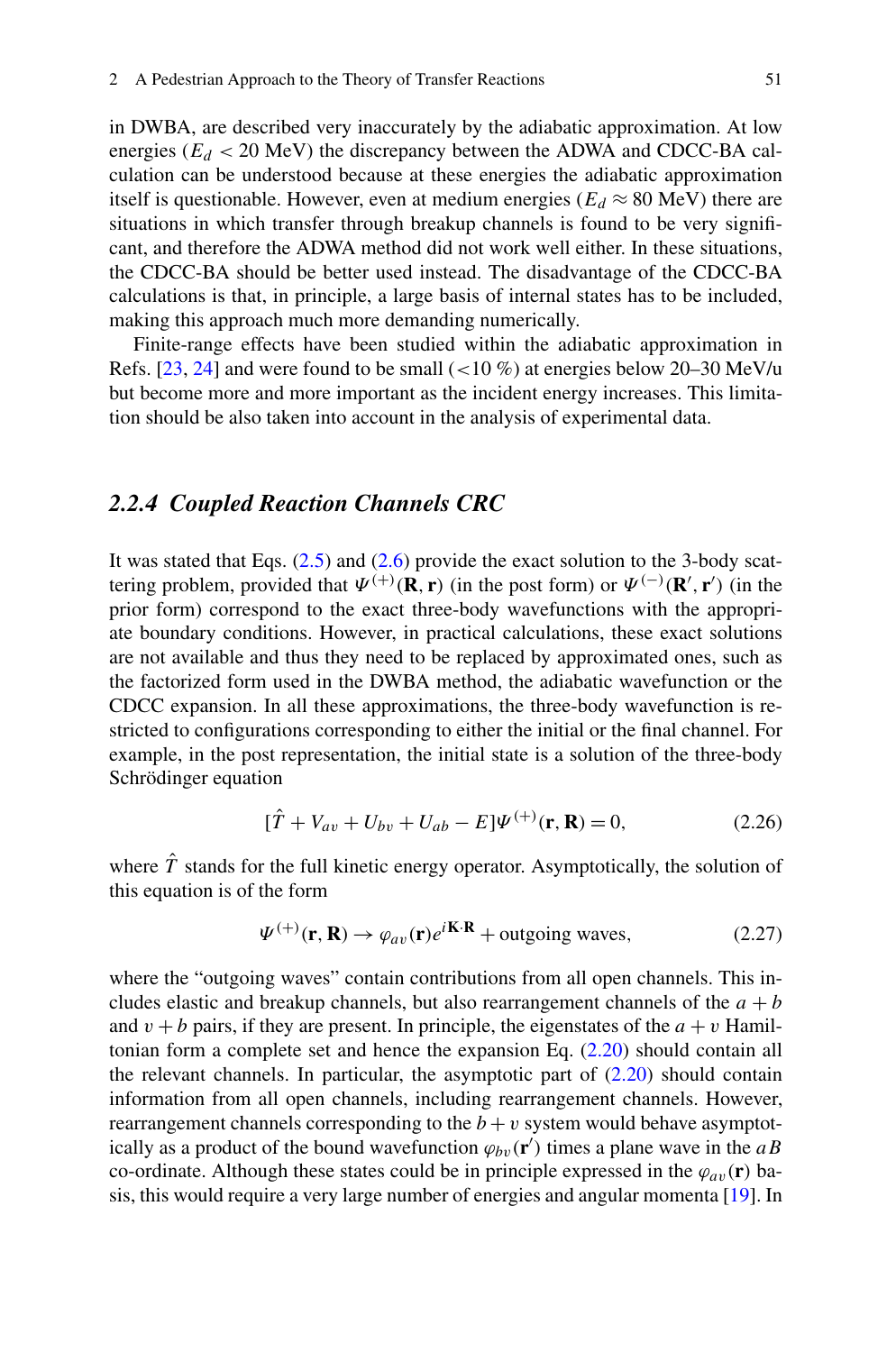other words, any finite CDCC approximation will describe poorly the contribution from rearrangement channels.

A heuristic way of incorporating rearrangement channels is provided by the Coupled-Reaction-Channels (CRC) framework [[1,](#page-25-0) [5,](#page-25-1) [25](#page-26-1)[–27](#page-26-2)]. We present a brief derivation here that highlights its connection with the other methods discussed in this work and, in particular, with the CDCC-BA method of Sect. [2.2.3.](#page-10-2) The idea of the CRC method is to use a model wavefunction which incorporates explicitly contributions from several mass partitions. For simplicity, let us assume that we wish to consider explicitly excited states (bound or unbound) of the incoming partition plus some excited states of the *aB* partition. Then, we may use the following *ansatz*:

<span id="page-13-0"></span>
$$
\Psi^{(+)}(\mathbf{R}, \mathbf{r}) \approx \Psi^{(+) \text{CRC}}(\mathbf{R}, \mathbf{r}) = \sum_{i} \chi^{(+)}_{Ab,i}(\mathbf{R}) \varphi_{av,i}(\mathbf{r}) + \sum_{j} \chi^{(+)}_{aB,j}(\mathbf{R}') \varphi_{bv,j}(\mathbf{r}').
$$
 (2.28)

This wavefunction can be interpreted as a generalization of the CDCC expansion of Eq. ([2.20](#page-10-0)). The radial functions  $\chi_{Ab,i}^{(+)}(\mathbf{R})$  and  $\chi_{aB,j}^{(+)}(\mathbf{R}')$  are obtained by substituting the model wavefunction  $(2.28)$  into the Schrödinger equation:

<span id="page-13-1"></span>
$$
[H - E]\Psi^{(+) \text{CRC}} = 0. \tag{2.29}
$$

To get the equations satisfied by  $\chi_{Ab,i}^{(+)}(\mathbf{R})$  we replace in this equation  $\psi^{(+)CRC}$  by the *ansatz* [\(2.28\)](#page-13-0), multiply on the left by each of the functions  $\varphi_{av,i}^*(\mathbf{r})$  and integrate along **r**, giving rise to the system of equations:

$$
\sum_{i'} \langle \varphi_{av,i} | H - E | \chi_{Ab,i'}^{(+)} \varphi_{av,i'} \rangle + \sum_{j} \langle \varphi_{av,i} | H - E | \chi_{aB,j}^{(+)} \varphi_{bv,j} \rangle = 0. \tag{2.30}
$$

Now, recall that *H* can be written in two different forms, depending on whether one chooses the representation of the initial or final channel, namely,

$$
H = \hat{T}_{Ab} + H_{av} + U_{Ab}(R) + V_{prior}
$$
 (prior representation) (2.31a)

$$
= \hat{T}_{aB} + H_{bv} + U_{aB}(R') + V_{\text{post}} \quad \text{(post representation)}, \tag{2.31b}
$$

where  $H_{av} = \hat{T}_{av} + V_{av}$  and  $H_{bv} = \hat{T}_{bv} + V_{bv}$  are the internal Hamiltonians of the  $a + v$  and  $b + v$  systems, and  $U_{Ab}(R)$  and  $U_{aB}(R')$  are auxiliary potentials, to be specified later. The prior and post interactions are  $V_{\text{prior}} = V_{Ab} - U_{Ab}(R)$  and  $V_{\text{post}} = V_{aB} - U_{aB}(R')$ , with  $V_{Ab} \equiv V_{bv} + U_{ab}$ ,  $V_{aB} \equiv V_{av} + U_{ab}$ .

The first term in  $(2.30)$  $(2.30)$  $(2.30)$  is a matrix element between internal states of the initial partition; hence, the natural choice for *H* to evaluate this part is the prior represen-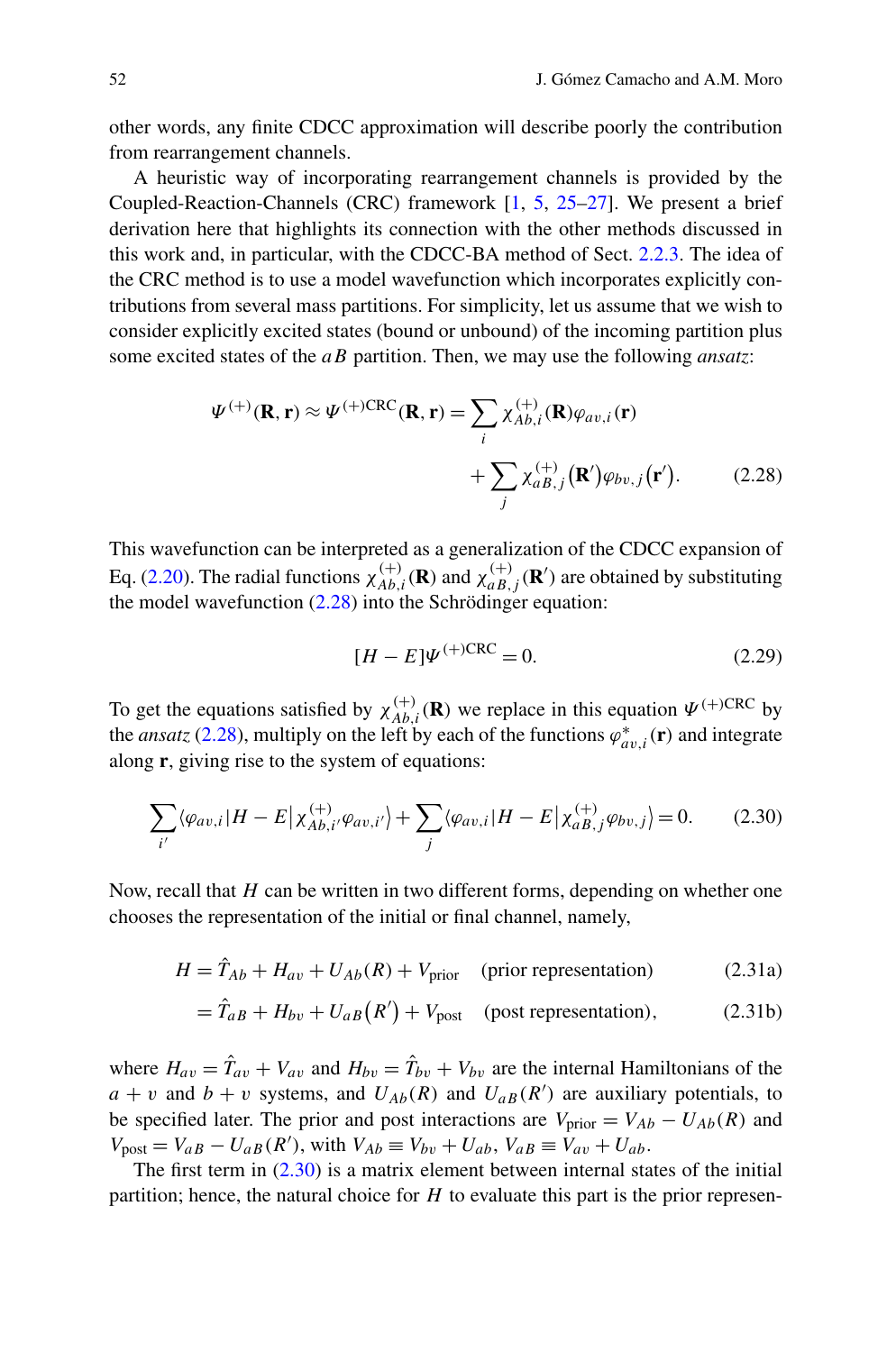#### 2 A Pedestrian Approach to the Theory of Transfer Reactions 53

tation:

<span id="page-14-0"></span>
$$
\left[E - \varepsilon_{av}^{i} - \hat{T}_{Ab} - U_{Ab}^{i}(R)\right] \chi_{Ab,i}^{(+)}(\mathbf{R}) = \sum_{i'} \langle \varphi_{av,i} | V_{\text{prior}} | \varphi_{av,i'} \rangle \chi_{Ab,i'}^{(+)}(\mathbf{R}) + \sum_{j} \langle \varphi_{av,i} | H - E | \chi_{aB,j}^{(+)} \varphi_{bv,j} \rangle, \quad (2.32)
$$

where we have used the fact that  $\langle \varphi_{av,i}|H_{av}|\varphi_{av,i'}\rangle = \varepsilon_{av}^i \delta_{i,i'}$  and that the kinetic energy operator  $\hat{T}_{Ab}$  does not depend on the **r** coordinate. Note that a superscript *i* has been added to the auxiliary potential  $U_{Ab}^{i}(R)$  to indicate that this potential can be taken differently for each of the equations above. For example, this potential could be taken as the monopole part of the cluster-folded potential  $\langle \varphi_{av,i} | V_{Ab} | \varphi_{av,i} \rangle$ .

Likewise, to get the equations for  $\chi_{aB,j}^{(+)}(\mathbf{R}')$ , we use the post form of the Hamiltonian in the second term of Eq.  $(2.30)$  $(2.30)$  $(2.30)$ , and project the Schrödinger equation onto the functions  $\varphi_{bv,j}^*(\mathbf{r}')$ , giving rise to:

<span id="page-14-1"></span>
$$
\left[E - \varepsilon_{bv}^j - \hat{T}_{aB} - U_{aB}^j(R')\right] \chi_{aB,j}^{(+)}(\mathbf{R}') = \sum_{j'} \langle \varphi_{bv,j} | V_{\text{post}} | \varphi_{av,j'} \rangle \chi_{aB,j'}^{(+)}(\mathbf{R}')
$$

$$
+ \sum_{i} \langle \varphi_{bv,j} | H - E | \chi_{Ab,i}^{(+)} \varphi_{bv,i} \rangle. \tag{2.33}
$$

The set of equations  $(2.32)$  and  $(2.33)$  constitute the CRC equations for the threebody problem at hand. The first set of equations [\(2.32\)](#page-14-0) correspond to the functions  $\chi^{(+)}_{Ab,i}(\mathbf{R})$ , which describe the relative motion between the projectile and the target for each state of the projectile *i*. The source term (RHS in this equation) shows that these functions are affected by two kinds of couplings. The first term, corresponds to couplings between the state  $i$  and other states of the same mass partition  $(i')$ , i.e., inelastic scattering. These coupling potentials are more explicitly given by:

$$
\langle \varphi_{av,i} | V_{\text{prior}} | \varphi_{av,i'} \rangle = \int \varphi_{av,i}^*(\mathbf{r}) \big( V_{Ab} - U_{Ab}^i \big) \varphi_{av,i'}(\mathbf{r}) d\mathbf{r} \,. \tag{2.34}
$$

The second term in the RHS of ([2.32\)](#page-14-0) describes the couplings between the states of the initial (*Ab*) partition and the second partition (*aB*). Explicitly,

$$
\langle \varphi_{av,i} | H - E | \chi_{Ab,j}^{(+)} \varphi_{bv,j} \rangle = \int \varphi_{av,i}^{*}(\mathbf{r}) (H - E) \chi_{aB,j}^{(+)}(\mathbf{R}') \varphi_{bv,j}(\mathbf{r}') d\mathbf{r}.
$$
 (2.35)

We see that, in this case, we cannot extract the  $\chi_{aB,i}^{(+)}(\mathbf{R}')$  function from the integral, as we did for the first term. The reason is that this function depends on the variable **R** , which is a function of both **r** and **R**. This kind of couplings are said to be nonlocal, because they depend on the values of  $\chi_{aB,j}^{(+)}(\mathbf{R}')$  in all the configuration space, and not just in a single point **R**. In the evaluation of this matrix element, we need to replace the Hamiltonian by either its prior or post form. Since these matrix elements are between states of two different pair Hamiltonians  $(H_{av}$  and  $H_{bv})$  the choice is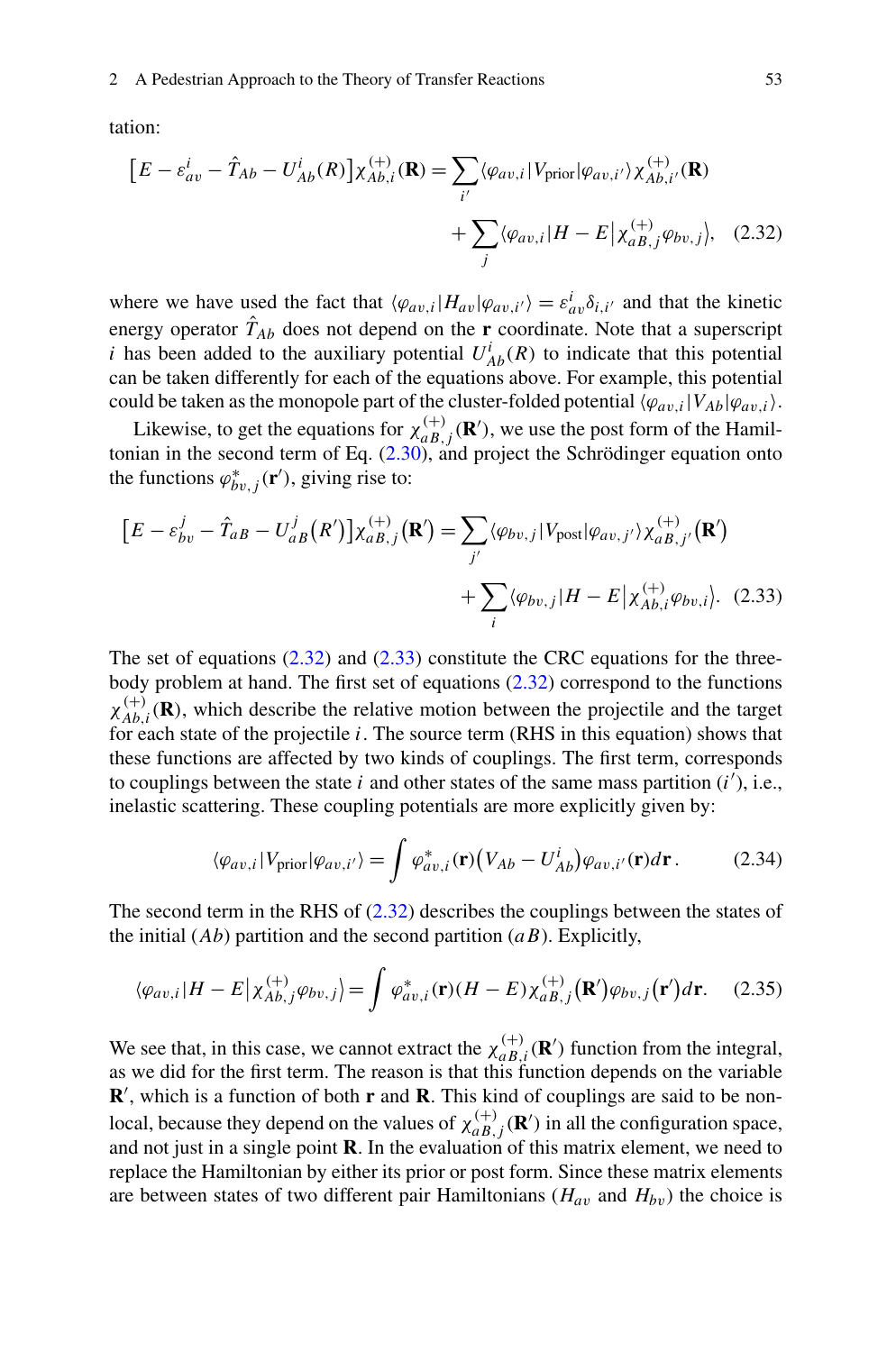not as clear as in the case of the local matrix elements. In either case, we will get matrix elements of the interaction potentials, but also terms involving the overlaps  $\langle \varphi_{av,i} | \varphi_{bv,j} \rangle$ , which give a non-zero contribution because these states are not orthogonal (they are eigenstates of different Hamiltonians). These are the so-called *non-orthogonality* terms referred in the literature in the context of the CRC formalism. A more detailed discussion of these terms can be found elsewhere [[1,](#page-25-0) [27\]](#page-26-2).

The same kind of couplings are present in the CRC equations for  $\chi_{aB,j}^{(+)}$ , Eq. [\(2.33\)](#page-14-1). That is, transfer channels are induced by couplings with the states of the initial partition but they are also indirectly affected by the couplings with other excited states of the final partition. These two kinds of couplings are depicted in Fig. [2.2](#page-7-0)(d). In particular, we see that, in this scheme, the elastic scattering will be modified by the coupling to the inelastic channels, as in the CDCC method, but also by couplings with the rearrangement channels. In many situations, however, it is assumed that the latter are small and thus a good approximation to the first set of equations can be obtained by just neglecting these couplings altogether, i.e.

<span id="page-15-0"></span>
$$
\left[E - \varepsilon_{av}^{i} - \hat{T}_{Ab} - U_{Ab}^{i}(R)\right] \chi_{Ab,i}^{(+)}(\mathbf{R})
$$
\n
$$
\approx \sum_{i'} \langle \varphi_{av,i} | V_{Ab} - U_{Ab}^{i}(R) | \varphi_{av,i'} \rangle \chi_{Ab,i'}^{(+)}(\mathbf{R}). \tag{2.36}
$$

Within our three-body model, the interaction  $V_{Ab}$  corresponds to the sum of the interactions between the projectile constituents (*a* and *v*) and the target *b*. In general, these are complicated operators, depending on the energy and angular momentum but, for the purpose of solving  $(2.36)$  $(2.36)$  $(2.36)$  they are typically approximated by some optical potentials describing the elastic scattering of each constituent by the target at the same incident energy per nucleon. That is, ones makes the approximation:  $V_{Ab} \approx U_{bv} + U_{ab}$ . Moreover, the auxiliary potential  $U_{Ab}^i$  is taken to minimize the difference  $V_{Ab} - U_{Ab}^i = U_{bv} + U_{ab} - U_{Ab}^i$ , which is just the term  $V_{prior}$  defined in Eq. ([2.12](#page-5-1)). For example, a possible choice would be the monopole term of the expected value,

$$
U_{Ab}^{i}(R) = \langle \varphi_{av,i} | U_{bv} + U_{ab} | \varphi_{av,i} \rangle.
$$
 (2.37)

With this choice, the set of equations  $(2.36)$  $(2.36)$  $(2.36)$  are nothing else but the CDCC equations of Eq. ([2.21](#page-10-1)). If we insert the approximated solutions  $\chi_{Ab,i}^{(+)}(\mathbf{R})$  of [\(2.36\)](#page-15-0) into ([2.33](#page-14-1)) we get a first order approximation for the functions  $\chi_{aB,j}^{(+)}(\mathbf{R}')$ , from which the scattering amplitude for transfer can be obtained. This corresponds to the CDCC-BA approximation discussed in previous sections. It can be demonstrated (see e.g. [[5\]](#page-25-1)) that the scattering amplitude obtained from the asymptotics of  $\chi_{aB,j}^{(+)}(\mathbf{R}')$  is entirely equivalent to the solution of the integral form given by Eq.  $(2.5)$  in which the exact wavefunction is approximated by its CDCC counterpart. Therefore, this first order solution of the CRC equations is just the CDCC-BA approximation discussed in Sect. [2.2.3.](#page-10-2)

The process could be continued iteratively, by inserting the  $\chi_{aB,i}^{(+)}(\mathbf{R}')$  into the first set of equations [\(2.32\)](#page-14-0), thus providing an improved approximation to the  $\chi^{(+)}_{Ab,i}(\mathbf{R})$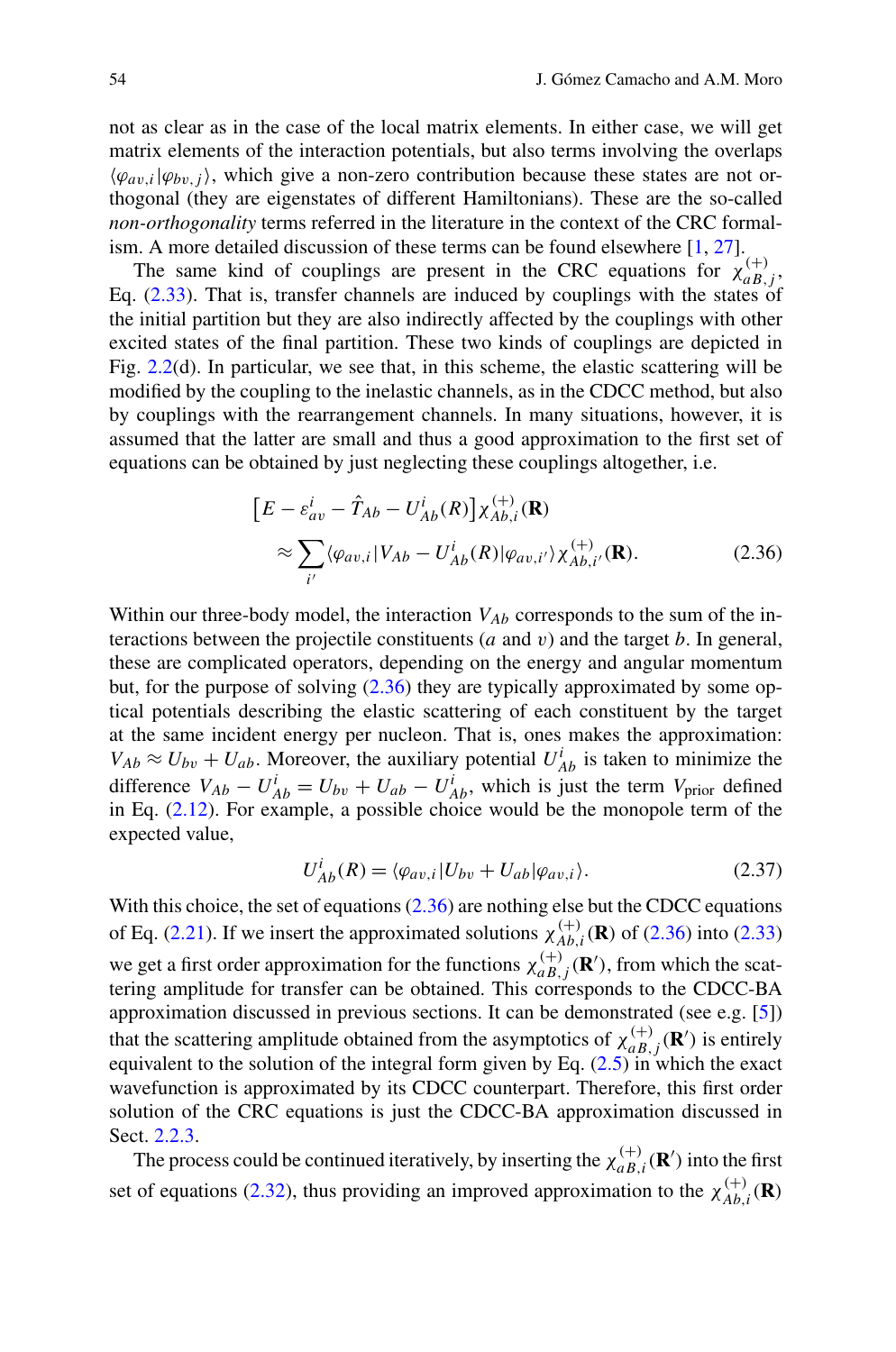functions and so on. An early comparison between the CDCC-BA and the full fledged CRC calculation can be found in [\[25](#page-26-1)] for the  ${}^{16}O(d, p)$ <sup>17</sup> $O(2s, 3.27 \text{ MeV})$ at several deuteron energies. At low energies ( $E_d$  < 40 MeV) the effect of the proton channel on the elastic cross section is significant but decreases rapidly as the energy increases, being negligible for  $E_d > 40$  MeV. At these energies, the CDCC-BA is found to be accurate.

# *2.2.5 Connection with the Faddeev Formalism*

The CRC method is based on a heuristic *ansatz* for the three-body wavefunction, rather than on a rigorous treatment of the three-body scattering problem. Such a rigorous solution exists and was provided many years ago by Faddeev [\[28](#page-26-3)]. The idea is to express the three-body wavefunction  $\Psi^{(+)}$  as a sum of three components, each of them expressed in a definite Jacobi set of coordinates  $\{r_i, R_i\}$ , with  $i = 1, 2, 3$ (using our previous notation,  $\mathbf{r}_1 \equiv \mathbf{r}$  and  $\mathbf{R}_1 \equiv \mathbf{R}$ ;  $\mathbf{r}_2 \equiv \mathbf{r}'$  and  $\mathbf{R}_2 \equiv \mathbf{R}'$ ):

$$
\Psi^{(+)} = \Psi^{(1)}(\mathbf{r}_1, \mathbf{R}_1) + \Psi^{(2)}(\mathbf{r}_2, \mathbf{R}_2) + \Psi^{(3)}(\mathbf{r}_3, \mathbf{R}_3),
$$
 (2.38)

verifying the triad of equations

$$
[E - \hat{T} - V_{av}] \Psi^{(1)} = V_{av} (\Psi^{(2)} + \Psi^{(3)})
$$
 (2.39a)

$$
[E - \hat{T} - V_{bv}]\Psi^{(2)} = V_{bv}(\Psi^{(1)} + \Psi^{(3)})
$$
\n(2.39b)

<span id="page-16-1"></span><span id="page-16-0"></span>
$$
[E - \hat{T} - V_{ab}]\Psi^{(3)} = V_{ab}(\Psi^{(1)} + \Psi^{(2)}).
$$
 (2.39c)

Note that adding the three equations one recovers the original Schrödinger equation [\(2.26\)](#page-12-0). The advantage of this decomposition is that each equation contains only one pair interaction and, therefore, the asymptotic form of the associate Faddeev component can only contain bound states supported by that interaction. Thus,  $\Psi^{(1)}$ contains the *v*–*a* short range correlations, in particular, the *v*–*a* bound states,  $\Psi^{(2)}$ contains the *v–b* short range correlations, including *v–b* bound states, and  $\Psi^{(3)}$ contains the  $a-b$  short range correlations, and would include the  $a-b$  bound states, assuming that they were relevant for the reaction.

At first sight, the link between this set of equations and the methods discussed in the preceding sections, is not obvious. This connection became more clear after the work of Austern, Kawai and Yahiro [\[29](#page-26-4), [30\]](#page-26-5). They use the alternative but equivalent set of Faddeev equations

$$
\left[E - \hat{T} - V_{av} - \mathcal{P}(V_{bv} + V_{ab})\mathcal{P}\right]\tilde{\Psi}^{(1)} = V_{av}\left(\tilde{\Psi}^{(2)} + \tilde{\Psi}^{(3)}\right)
$$
(2.40a)

$$
[E - \hat{T} - V_{bv}]\widetilde{\Psi}^{(2)} = (V_{bv} - \mathscr{P}V_{bv}\mathscr{P})\widetilde{\Psi}^{(1)} + V_{bv}\widetilde{\Psi}^{(3)}
$$
(2.40b)

$$
[E - \hat{T} - V_{ab}]\tilde{\Psi}^{(3)} = (V_{ab} - \mathcal{P}V_{ab}\mathcal{P})\tilde{\Psi}^{(1)} + V_{ab}\tilde{\Psi}^{(2)}
$$
(2.40c)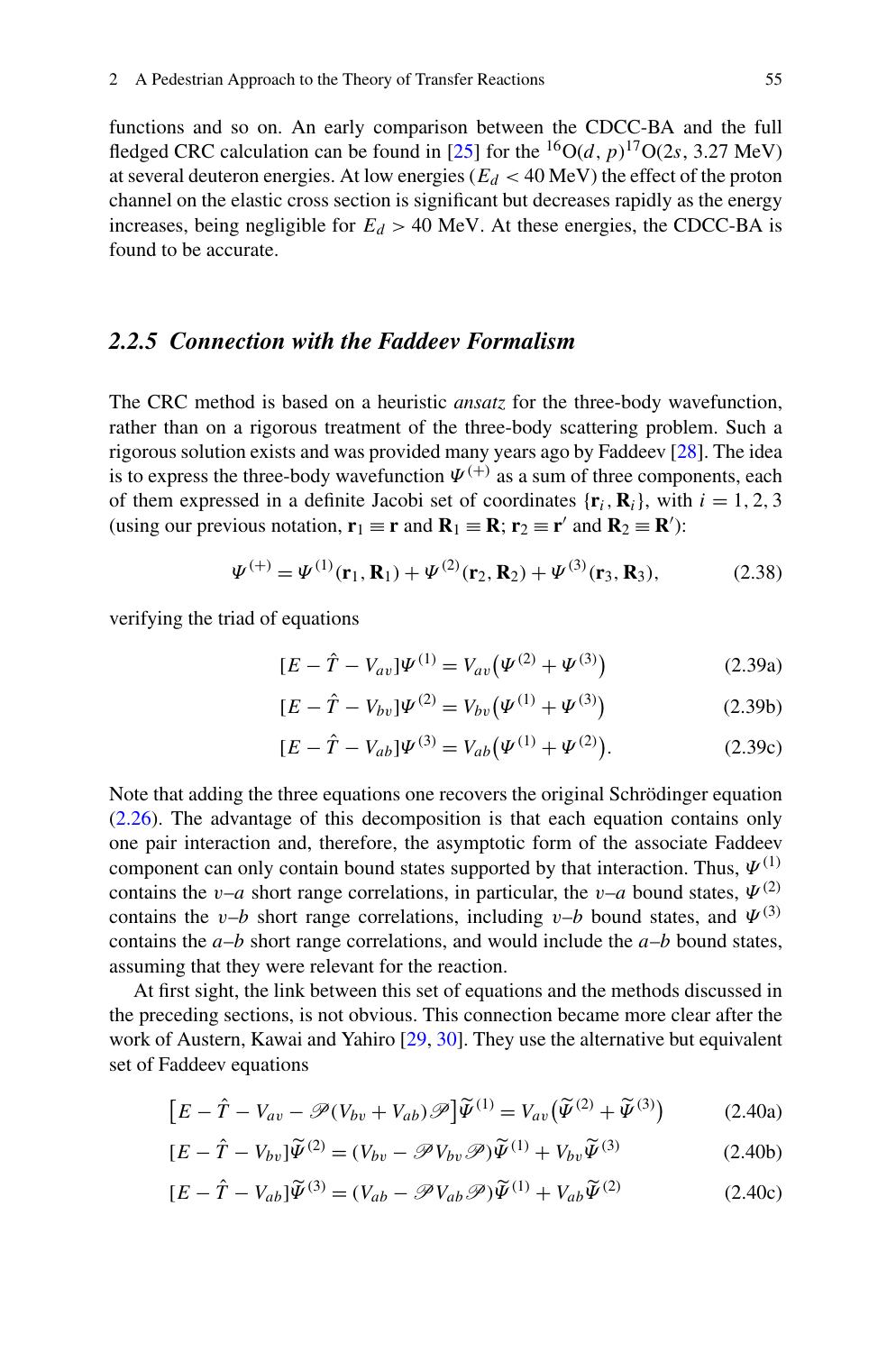where  $\mathscr P$  is a projector defined as

<span id="page-17-0"></span>
$$
\mathcal{P} = \sum_{i=1}^{N} |\varphi_{av,i}\rangle \langle \varphi_{av,i}|, \qquad (2.41)
$$

with N denoting a finite number of states of the  $a + v$  system. In the present context, this projector corresponds to the model-space spanned by the CDCC wavefunction. The properties of this projector are discussed in [\[29](#page-26-4)]; it selects low angular momenta  $\ell$  associated with the  $a-v$  relative coordinate. Note that the individual components  ${\{\widetilde{\Psi}^{(i)}\}}$  will differ from the original ones  ${\{\Psi^{(i)}\}}$  but the total wavefunction, obtained as the sum of the three components, will be the same. We can identify  $\mathscr{P}V_{bv}\mathscr{P} \simeq$  $U_{b\nu}$  and  $\mathscr{P}V_{ab}\mathscr{P} \simeq U_{ab}$  with the effective complex interactions that would describe on-shell elastic matrix elements when the *v*–*b* and *a*–*b* energies per nucleon are close to the projectile incident energy per nucleon. This identification is possible because we are projecting on states in which the  $v-a$  relative energy and angular momentum is not large.

Addition of ([2.40b](#page-16-0)) and [\(2.40c](#page-16-1)) gives:

$$
[E - \hat{T} - V_{av} - U_{bv} - U_{ab}]\tilde{\Psi}^{(1)} = V_{av}\tilde{\Psi}^{(2+3)}
$$
\n(2.42a)

$$
[E - \hat{T} - V_{bv} - V_{ab}]\tilde{\Psi}^{(2+3)} = [V_{bv} + V_{ab} - \mathcal{P}(V_{bv} + V_{ab})\mathcal{P}]\tilde{\Psi}^{(1)} \qquad (2.42b)
$$

with  $\Psi^{(2+3)} \equiv \Psi^{(2)} + \Psi^{(3)}$ . As the model-space is augmented, the term  $[V_{bv} +$  $U_{ab} - \mathcal{P}(V_{bv} + V_{ab})\mathcal{P}$ ] appearing in the RHS of ([2.42b](#page-17-0)) becomes smaller and smaller, thus suppressing the component  $\Psi^{(2+3)}$ . Under these circumstances, the RHS in the first equation can be neglected giving the zero-th order approximation

<span id="page-17-1"></span>
$$
[E - \hat{T} - V_{av} - U_{bv} - U_{ab}]\tilde{\Psi}^{(1)} \approx 0. \tag{2.43}
$$

This corresponds to the CDCC approximation. It becomes clear that the accuracy of the CDCC-BA approximation depends on the ability of the CDCC expansion to represent the full solution, at least within the region of  $\{r, R\}$  for which the transition operator is important. This is expected to happen when the short range correlations between *b*–*v* and *a*–*b* are not important. In particular, the pair interactions  $U_{bv}$  and *Uab* should not support any bound states. In fact, it was argued by Austern and collaborators [\[29](#page-26-4)] that the apparent success of the CDCC method to describe elastic and breakup reactions is largely due to the use of complex optical potentials to represent the *Ubv* and *Uab* interactions.

Recently, it has become possible to solve the Faddeev equations for a number of nuclear reactions [[31–](#page-26-6)[34\]](#page-26-7), thus providing a very useful assessment for more approximate methods. In Ref. [\[35](#page-26-8)], a systematic comparison was performed for *(d,p)* reactions on 10Be, 12C and 48Ca targets, at several incident energies, and it was found that CDCC-BA and Faddeev agree very well at small incident energies (a few MeV per nucleon) but the agreement progressively deteriorates with increasing incident energies. Moreover, as the energy increases, the absolute cross section drops down due to the less favorable energy/momentum matching conditions [\[19](#page-25-13)]. So, at these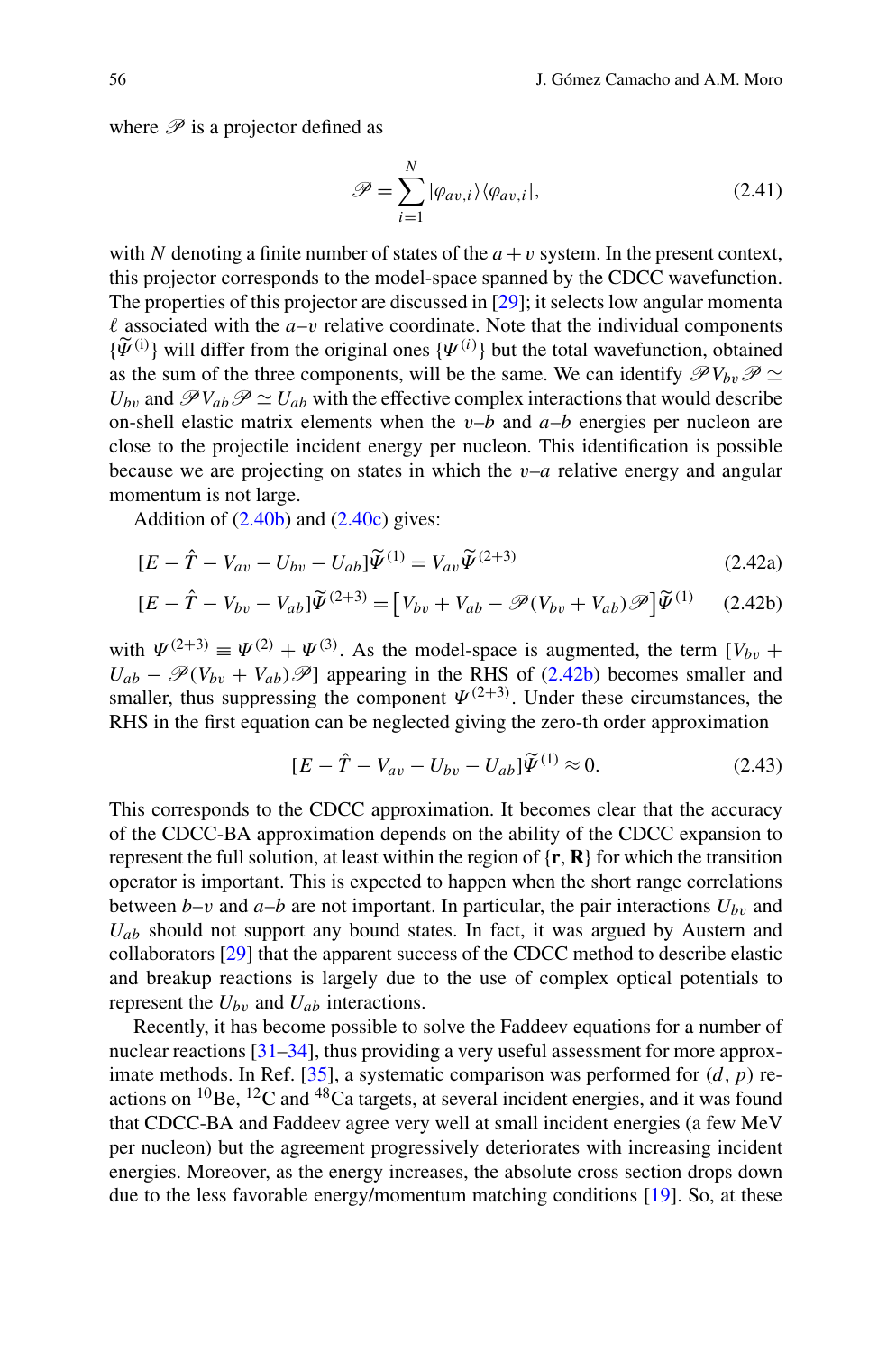energies, small discrepancies in the absolute cross section imply a sizable relative uncertainty. This suggests that transfer reactions at high energies  $(E > 100 \text{ MeV})$ are not suitable for the extraction of structure information, such as spectroscopic factors. In Ref. [[31](#page-26-6)] the two methods were compared for the  ${}^{11}$ Be( $p$ ,  $d$ )<sup>10</sup>Be reaction at 38.4 MeV/u and it was found that the former underestimates the Faddeev result by about 30 %. This relatively large discrepancy could be partially due to the absence of an imaginary part in one of the fragment-target interactions  $(p-n)$ , which favours the coupling with rearrangement channels and makes less justified the approximation [\(2.43\)](#page-17-1), as pointed out in Ref. [[29\]](#page-26-4). Further calculations and benchmarks comparisons, for other systems and energies, are clearly needed to establish the limits of validity of the CDCC-BA and more approximated methods (DWBA, ADWA).

The Faddeev method can be also linked to the CRC formalism. For this purpose, we introduce a projector extended to the bound states, and possibly the narrow resonances, of the  $a + b$  system

<span id="page-18-1"></span><span id="page-18-0"></span>
$$
\mathcal{Q} = \sum_{i=1}^{N} |\varphi_{ab,i}\rangle \langle \varphi_{ab,i}|,\tag{2.44}
$$

and the complementary projector  $\mathcal{P} = 1 - \mathcal{Q}$ . Then, we can identify the projected interaction  $U_{ab} = \mathscr{P}V_{ab}\mathscr{P}$ , which can eventually be approximated by a complex effective interaction that does not support any bound state or narrow resonance. Making use of these projectors, we rewrite the Faddeev equations as:

$$
[E - \hat{T} - V_{av}]\widetilde{\Psi}^{(1)} = (V_{av} + U_{ab})\widetilde{\Psi}^{(2)} + V_{av}\widetilde{\Psi}^{(3)}
$$
(2.45a)

$$
[E - \hat{T} - V_{bv}]\widetilde{\Psi}^{(2)} = (V_{bv} + U_{ab})\widetilde{\Psi}^{(1)} + V_{bv}\widetilde{\Psi}^{(3)}
$$
(2.45b)

$$
[E - \hat{T} - V_{ab}]\widetilde{\Psi}^{(3)} = (V_{ab} - U_{ab})\widetilde{\Psi}^{(1)} + (V_{ab} - U_{ab})\widetilde{\Psi}^{(2)}.
$$
 (2.45c)

Again, one can see that, adding the three equations, one recovers the original form of the Faddeev equations. When we are interested in elastic scattering, inelastic scattering or transfer reactions, the wavefunction components  $\widetilde{\Psi}^{(1,2)}$  will be important, as they appear either in the incident or the outgoing channels. However,  $\widetilde{\Psi}^{(3)}$  only contributes through the couplings. Thus insector as the term  $V_{\text{tot}}$ ,  $U_{\text{tot}}$  is small, this contributes through the couplings. Thus, insofar as the term  $V_{ab} - U_{ab}$  is small, this component can be neglected. Note that this will be accurate provided that  $a + b$ bound states and narrow resonances do not play a role in the reaction. Neglecting  $\widetilde{\Psi}^{(3)}$ , and including arbitrary potential matrices  $U_{Ab}$  and  $U_{aB}$  in both sides of Eqs. [\(2.45a\)](#page-18-0)–([2.45c](#page-18-1)), we get

$$
[E - \hat{T} - V_{av} - U_{Ab}] \widetilde{\Psi}^{(1)} = (V_{av} + U_{ab} - U_{aB}) \widetilde{\Psi}^{(2)}
$$
(2.46a)

$$
[E - \hat{T} - V_{bv} - \mathbf{U}_{aB}]\tilde{\Psi}^{(2)} = (V_{bv} + U_{ab} - \mathbf{U}_{Ab})\tilde{\Psi}^{(1)}.
$$
 (2.46b)

Note that if we select the potential matrices  $U_{aB}$  and  $U_{Ab}$  as those whose matrix elements are precisely the transition potentials in the CDCC formalism, we obtain a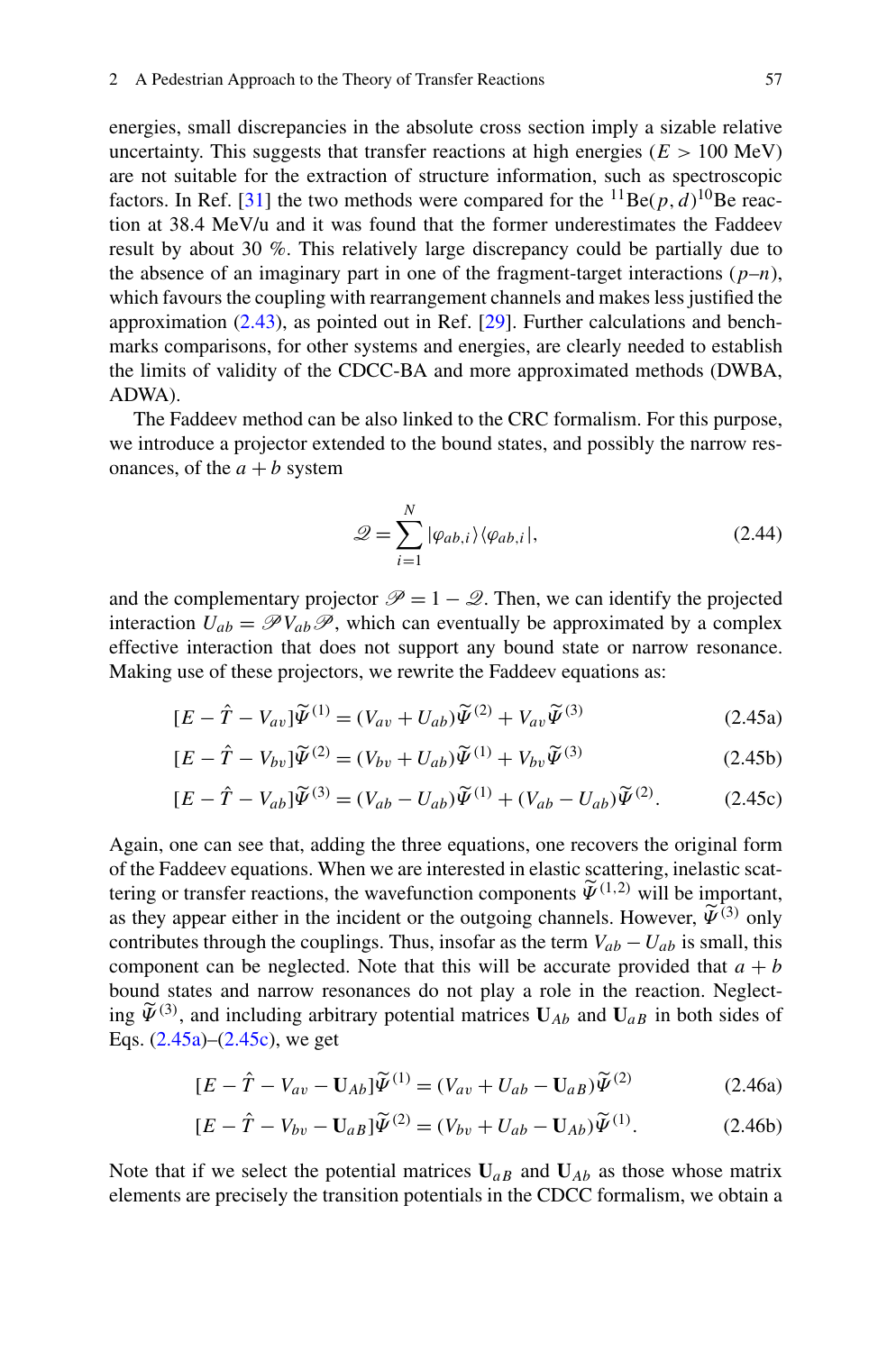set of equations that look very similar to the CRC equations. A detailed comparison of Faddeev and CRC is in progress, and will be published by the present authors elsewhere.

## **2.3 Transfer to Unbound States**

So far, we have considered transfer reactions as a tool to investigate bound states of a given nucleus. However, in a rearrangement process the transferred particle can populate also unbound states of the final nucleus. This opens the possibility of studying and characterizing structures in the continuum, such as resonances or virtual states.

As in the case of transfer to bound states, the simplest formalism to analyze these processes is the DWBA method. In this case, the bound wavefunction  $\varphi_{bv}(\mathbf{r}')$ appearing in the final state in Eqs.  $(2.8)$  $(2.8)$  $(2.8)$  or  $(2.10)$  $(2.10)$  $(2.10)$  should be replaced by a positiveenergy wavefunction describing the state of the transferred particle *v* with respect to the core *b*. In principle, for this purpose one could use the suitable scattering state of the  $v + b$  system at the appropriate relative energy. However, this procedure tends to give numerical difficulties in the evaluation of the transfer amplitude due to the oscillatory behaviour of both the final distorted wave and the wavefunction  $\varphi_{bv}(\mathbf{r}')$ . To circumvent this problem, several alternative methods have been used. We enumerate here some of them:

- (i) The bound state approximation [[36\]](#page-26-9). In the case of transfer to a resonant state, this method replaces the scattering state  $\varphi_{bv}(\mathbf{r}')$  by a weakly bound wavefunction with the same quantum numbers  $\ell$  and  $j$ . In practice, this can be achieved by starting with the potential that generates a resonance at the desired energy and increase progressively the depth of the central potential until the state becomes bound.
- (ii) Huby and Mines [\[37](#page-26-10)] use a scattering state for  $\varphi_{bv}(\mathbf{r}')$ , but it is multiplied by a convergence factor  $e^{-\alpha r'}$  (with  $\alpha$  a positive real number), which artificially eliminates its contribution to the integral coming from large  $r'$  values, and then extrapolate numerically to the limit  $\alpha \to 0$ .
- (iii) Vincent and Fortune [[38\]](#page-26-11) questioned the bound state approximation arguing that, in general, the bound state and resonant form factors can be very different and, even in those cases in which the fictitious form factor gives the correct shape, they can lead to very different absolute cross sections. They suggest using the actual scattering state, but choosing an integration contour along the complex plane in such a way that the oscillatory integrand is transformed into an exponential decay, thus improving the convergence and numerical stability of the calculation.
- (iv) In a real transfer experiment leading to positive-energy states, one does not have access to a definite final energy, but to a certain region of the continuum. That is to say, the extracted observables, such as energy differential cross sec-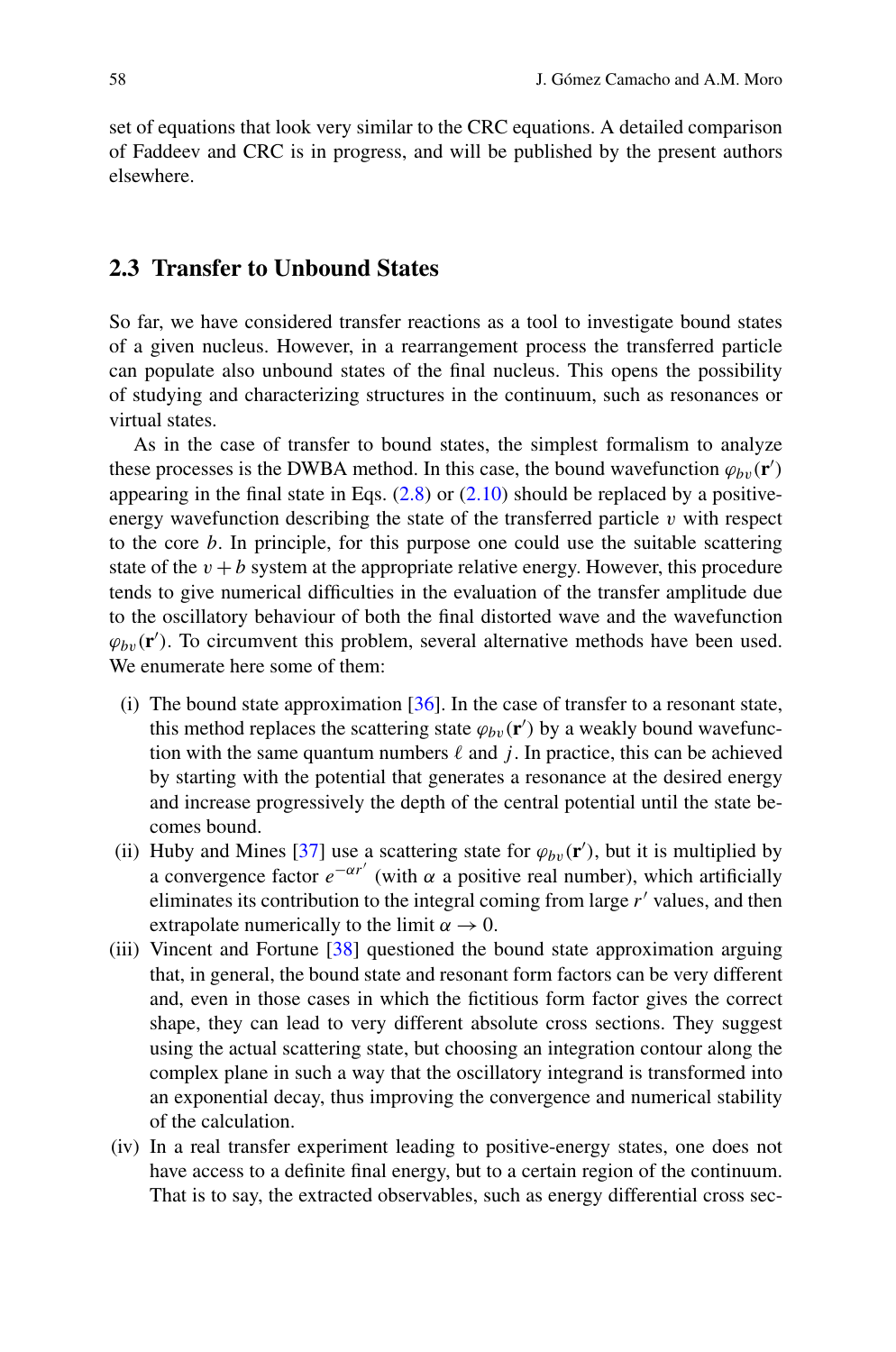<span id="page-20-0"></span>

tions, are integrated over some energy range which, at least, is of the order of the energy resolution of the experiment. This suggests a method of dealing with the unbound states consisting of discretizing the continuum states in energy bins, as in the CDCC approximation.

In Fig. [2.3](#page-20-0), we show as an example the radial part of a  $3/2^{+}$  resonance in <sup>17</sup>O, described in terms of a  $d_{3/2}$  neutron coupled to a zero-spin <sup>16</sup>O core. The solid line is a scattering wavefunction evaluated at the nominal energy of the resonance  $(E_{rel} = 0.95 \text{ MeV})$ . Note the oscillatory behaviour at large distances. The dotted line is a bin wavefunction, constructed by a superposition of scattering states, within the range of 0.5 MeV around the resonance energy. It is seen that, asymptotically, the oscillations are damped with respect to the original scattering states. Finally, the dot-dashed line is a bound state wavefunction, with a  $1d_{3/2}$  single-particle configuration, and a separation energy of 0.1 MeV. This wavefunction is very similar to the scattering state at short distances, but decays exponentially at large distances.

An advantage of the method (iv) is that it can be equally applied to both resonant and non-resonant continuum final states. An example is shown in Fig. [2.4](#page-21-0), which corresponds to the differential cross section, as a function of the  $n^{-9}$ Li relative energy, for the reaction <sup>2</sup>H(<sup>9</sup>Li,  $p$ )<sup>10</sup>Li<sup>\*</sup> at 2.36 MeV/u measured at REX-ISOLDE [\[39](#page-26-12)]. The lines are the results of CDCC-BA calculations, including the transfer to  $10Li^*$  continuum states, showing the separate contribution of the s-wave ( $\ell = 0$ ) continuum and p-wave ( $\ell = 1$ ) continuum. The strength of the measured cross section close to zero energy is due to the presence of a virtual state in the  ${}^{10}Li^*$  continuum, whereas the peak around 0.4 MeV is due to a  $p_{1/2}$  resonance. This is an example of how the use of transfer reactions can provide information of the continuum structure of weakly-bound or even unbound systems.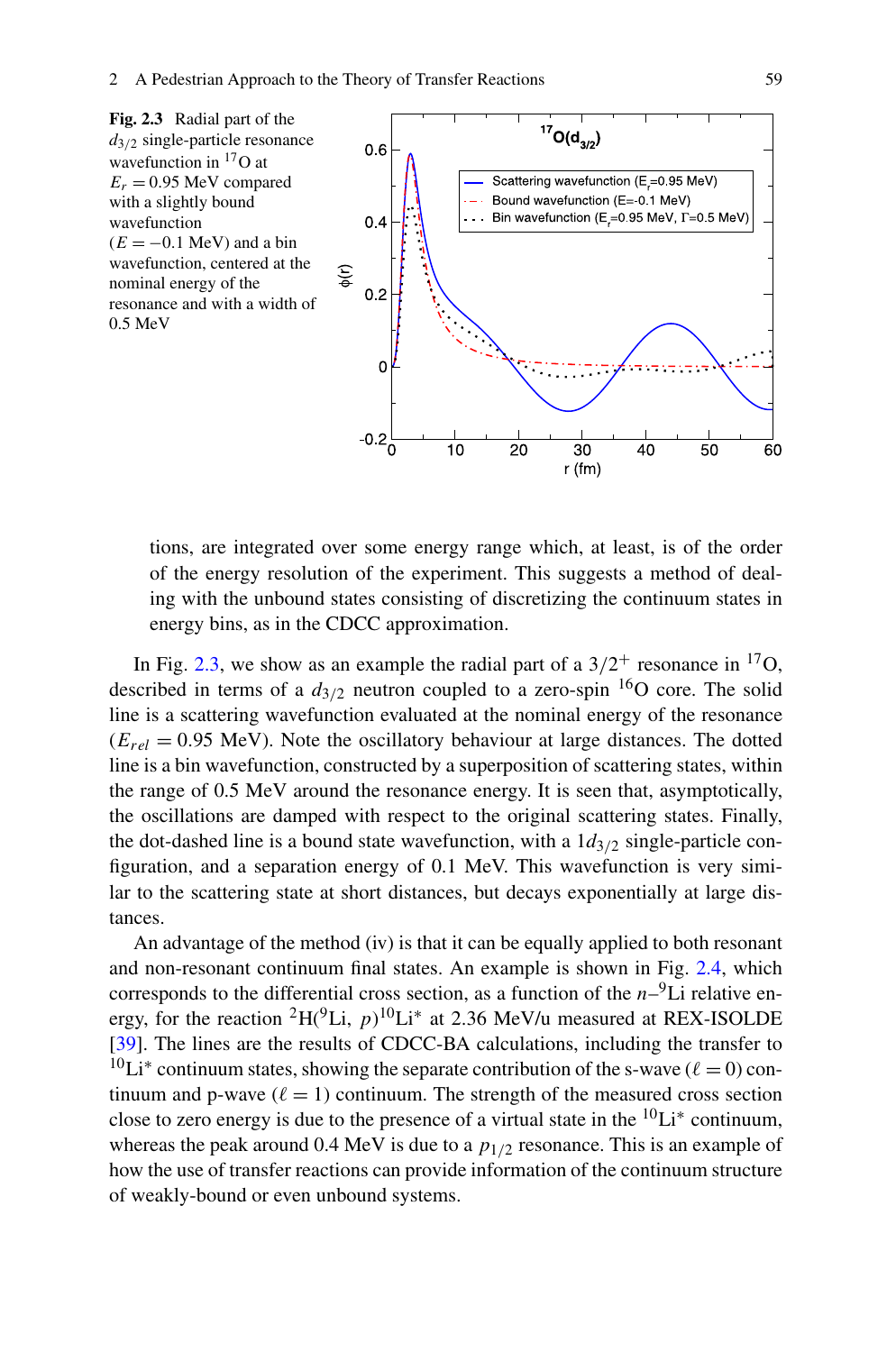<span id="page-21-0"></span>

# *2.3.1 Recent Applications to Weakly Bound Halo Nuclei*

Many current nuclear reactions studies are done using exotic nuclei. In the light region of the nuclear chart, many of these exotic systems are weakly bound. As in the deuteron case, transfer reactions involving these nuclei must incorporate in some way the effect of the coupling to the unbound states of the weakly bound nucleus. This can be done using the ADWA or CDCC approximations discussed in the previous sections, that is, replacing the exact three-body wavefunction appearing in the transition amplitude by their adiabatic or CDCC counterparts. Although one expects that the CDCC-BA method provides more accurate results, most of these analyses have been done using the DWBA or ADWA methods, partially due to the computational difficulties inherent to the CDCC-BA method. In fact, early applications of the CDCC-BA method used invariably the zero-range approximation for the transition operator. However, there are nowadays computer codes, that permit these kind of calculations [[40\]](#page-26-13) using finite range transfer. An example of this kind of applications is given by the  ${}^{14}N(^{7}Be, {}^{8}B)^{13}C$  reaction, which involves the weakly bound halo nucleus  ${}^{8}B$ . This reaction was measured at Texas A&M at an energy of 84 MeV with the purpose of extracting the spectroscopic factor and the so-called astrophysical S-factor for the  ${}^{8}B$  nucleus. The reaction was later in studied in [[41,](#page-26-14) [42\]](#page-26-15) using the CDCC-BA approximation in prior form.

An additional complication arises when these reactions involve deuterons in either the initial or final state, as for example in the case of  $(p, d)$  or  $(d, p)$  reactions. In this case both, the deuteron and halo nucleus continua, could play a role in the reaction dynamics. Examples of these reactions are <sup>7</sup>Be(*d*, *n*)<sup>8</sup>B [\[43](#page-26-16)], <sup>10</sup>Be(*d*, *p*)<sup>11</sup>Be [\[44](#page-26-17)] and <sup>11</sup>Be( $p$ ,  $d$ )<sup>10</sup>Be [[45\]](#page-26-18).

To deal with these reactions one possibility is to use the ADWA and CDCC-BA formalisms discussed in previous sections. For concreteness, let us consider the  $11Be(p, d)$ <sup>10</sup>Be case. In post form, the CDCC-BA transition amplitude reads

$$
T^{(\text{post})}(p \to d) \simeq \langle \chi_{da}^{(-)}(\mathbf{R}')\varphi_{pn}(\mathbf{r}') | U_{pa} + V_{na} - U_{da} | \varphi_{na}^{\text{CDCC}}(\mathbf{R}, \mathbf{r}) \rangle, \qquad (2.47)
$$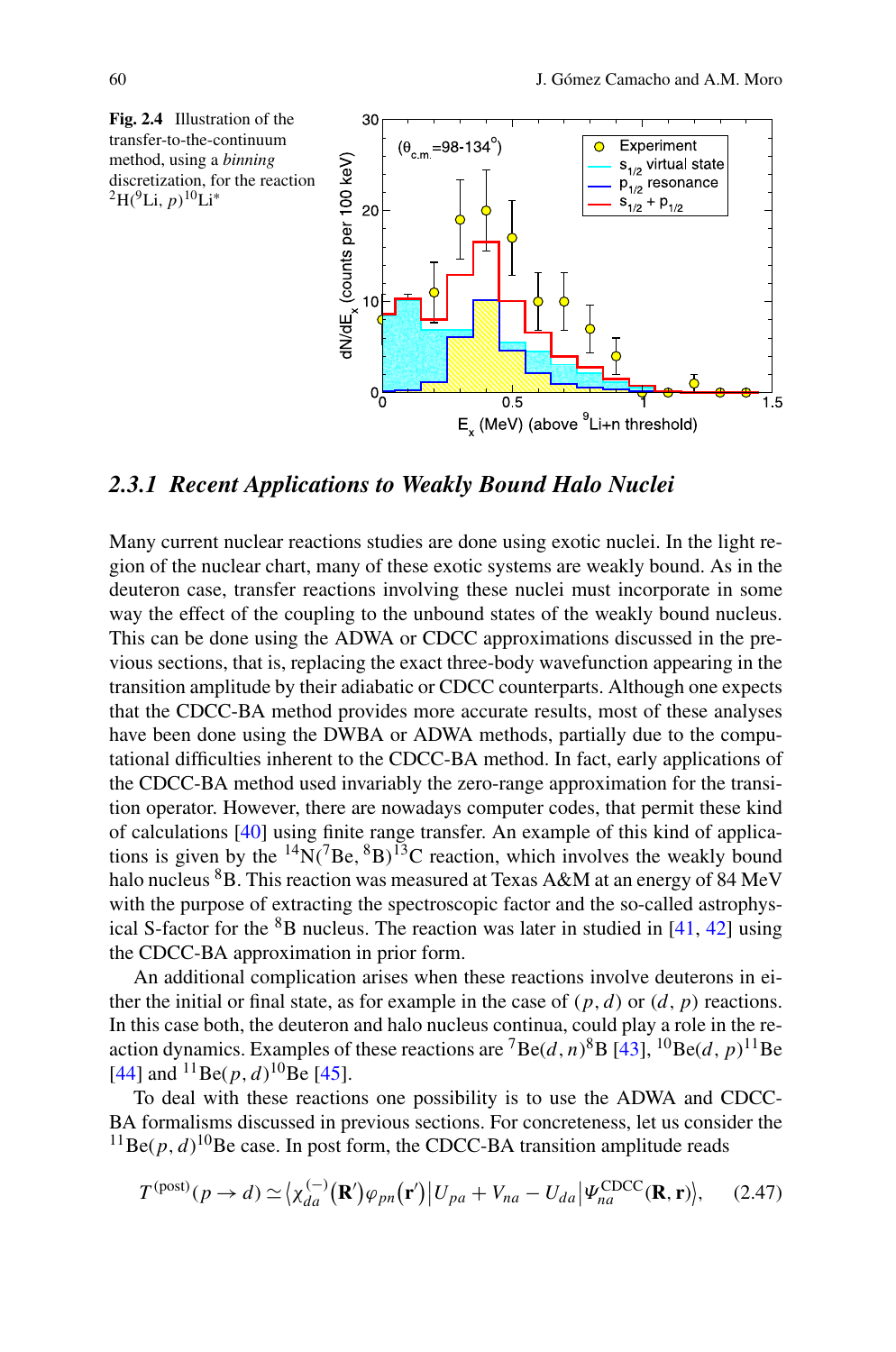<span id="page-22-1"></span>

where in this case  $a \equiv 10$  Be. Alternatively, one can use the prior form, namely,

$$
T^{(\text{prior})}(p \to d) \simeq \left\langle \Psi_{pn}^{\text{CDCC}}(\mathbf{R}', \mathbf{r}') \middle| U_{pa} + V_{np} - U_{pA} \middle| \chi_{Ap}^{(+)}(\mathbf{R}) \varphi_{av}(\mathbf{r}) \right\rangle \tag{2.48}
$$

with  $A \equiv^{11}$  Be.

Note that, in the post form, the  $11Be$  continuum is explicitly taken into account, whereas in the prior representation the deuteron continuum is considered explic-itly.<sup>[1](#page-22-0)</sup> It is not obvious to decide beforehand which of these approximations is more suitable for actual calculations. In Ref. [\[47](#page-27-1)], both amplitudes were compared for this reaction at a proton energy of 38.4 MeV. The angular distributions obtained from these calculations are shown in Fig. [2.5](#page-22-1), and compared with the data from Refs. [[45](#page-26-18), [48\]](#page-27-0). As it can be seen, both representations yield very similar results. However, the convergence was found to be much faster in the prior representation, a result that can be ascribed to the shorter range of the transition operator in that case.

<span id="page-22-0"></span>Another formalism specifically designed to describe *(d,p)* and *(p,d)* transfer reactions with halo nuclei is the method proposed by Timofeyuk and Johnson [[17\]](#page-25-11). This approach is based on an alternative exact representation of the transfer amplitude in which the transition operator is the  $p-n$  potential and any effects due to remnant terms are included in the wave function for the initial or final channel. This is achieved by choosing the auxiliary potential appearing in the transition operator to cancel out exactly the remnant term. So, for instance, in the previous example, in the prior representation one would make the choice  $U_{pA} = V_{pa}$ . With this choice the transfer operator becomes simply  $V_{pn}$ . However, the initial wave function is no longer given by the factorized form  $\chi_{Ab}^{(+)}(\mathbf{R})\varphi_{av}(\mathbf{r})$ , but becomes a

<sup>&</sup>lt;sup>1</sup>Strictly speaking, both two-body continua are part of the same three-body continuum, namely,  $p + n + 10B$ e. In principle, a complete basis of either sub-system would be sufficient to describe the three-body continuum. In practice, an accurate description of the full three-body continuum might require a very large basis and so, in actual calculations, using a truncated basis, a suitable choice of the continuum representation can be important [[46](#page-27-2)].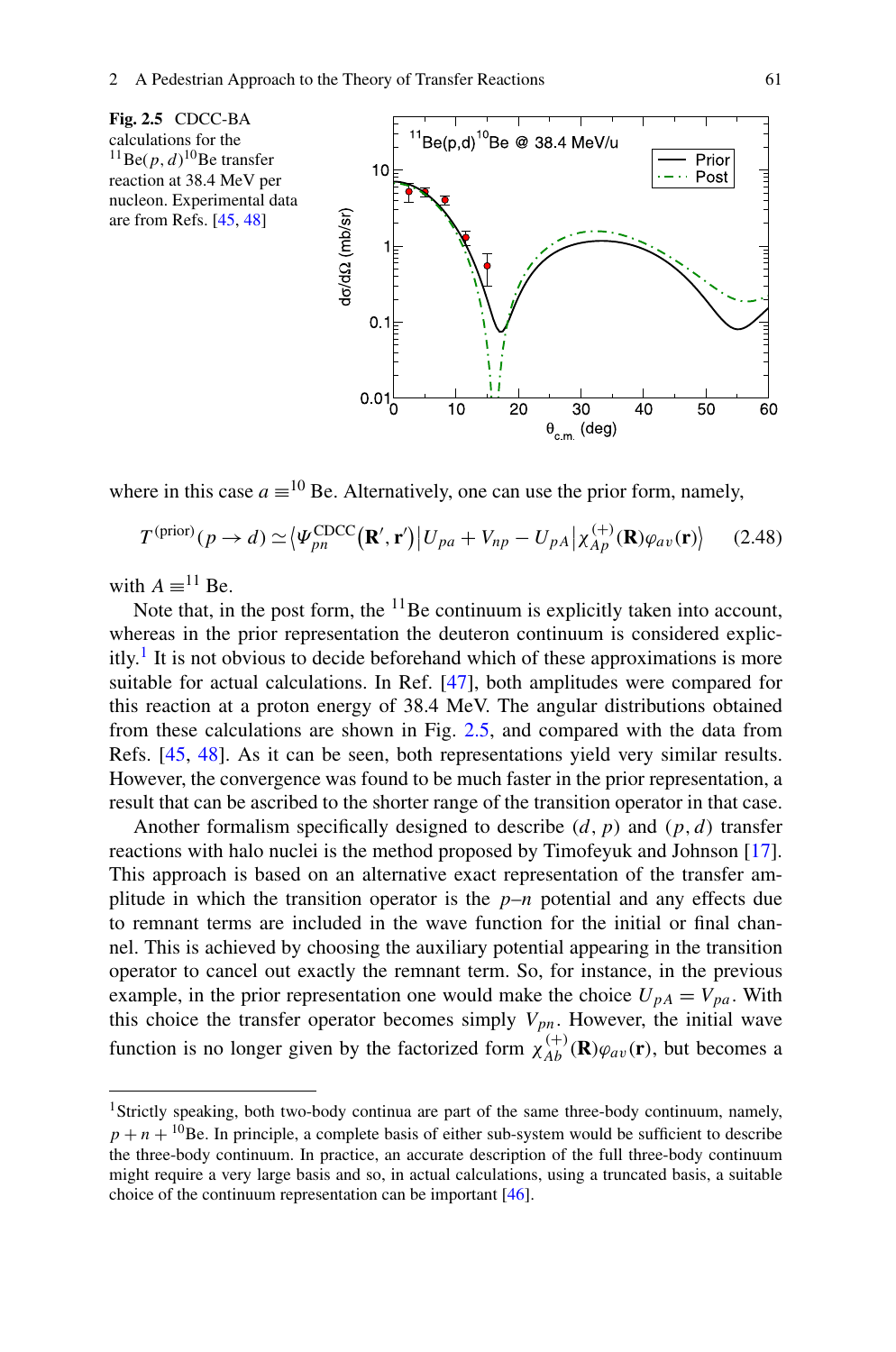complicated three-body wavefunction. To evaluate the resulting amplitude one may use the CDCC expansions of the initial and final states [[47\]](#page-27-1) or the much simpler adiabatic wave functions [\[17](#page-25-11)].

A similar approach was followed in Ref. [[43\]](#page-26-16) to study the reaction  ${}^{7}Be(d, n){}^{8}B$ . In this case, the initial three-body wavefunction was approximated by the CDCC expansion in  $p + n$  states, whereas the <sup>8</sup>B continuum was treated in the simple adiabatic prescription of Johnson and Soper [\[10](#page-25-5)].

## **2.4 Summary and Conclusions**

We have presented the current status of the theoretical description of transfer reactions. We have shown, that, under certain assumptions, the complex many-body problem corresponding to a rearrangement collision can be approximated by a threebody problem in which a valence particle is transferred from one core to another. The connection between the many-body and the three-body problem is done through the introduction of spectroscopic amplitudes. The experimental determination of these spectroscopic amplitudes from the observed cross section is the key objective of the transfer reaction formalism.

The solution of the three-body problem and, in particular, the evaluation of the T-matrix element from a bound state of the valence particle with a core (initial partition), to a bound state of the valence particle with the other core (final partition), has been discussed with an increasing degree of complexity. We start from an exact formal expression, that gives the transfer transition amplitude as a matrix element of the interaction with the exact three-body wavefunction with boundary conditions on the initial partition on one side, and a two-body distorted wavefunction with boundary conditions on the final partition on the other side. In the DWBA method, the exact three-body wavefunction is approximated by a two-body distorted wavefunction, multiplied by a bound state wavefunction. This approximation, which has been the workhorse for transfer reactions in nuclear physics for years, is not accurate for weakly bound exotic nuclei, since is does not take into account the effects of break-up on the three-body wavefunction.

An improvement over the DWBA method is provided by the ADWA approximation, which relies on the adiabatic approximation of the three-body wavefunction, and assumes that the transfer interaction has a short range. The gives rise to an approximate three-body wavefunction that is accurate in the region where the valence particle and the core are very close. This leads to a formal expression of the transfer three-matrix, which has the same complexity as the DWBA, but with distorting potentials not related to the elastic scattering. The accuracy of ADWA depends on the validity of the adiabatic approximation, and the short range of the interaction. In general, ADWA is well suited for deuteron scattering. However, for high energies (about 100 MeV per nucleon), there is a significant contribution of transfer through the continuum, where excitation energy is high enough so that the adiabatic approximation may not be accurate.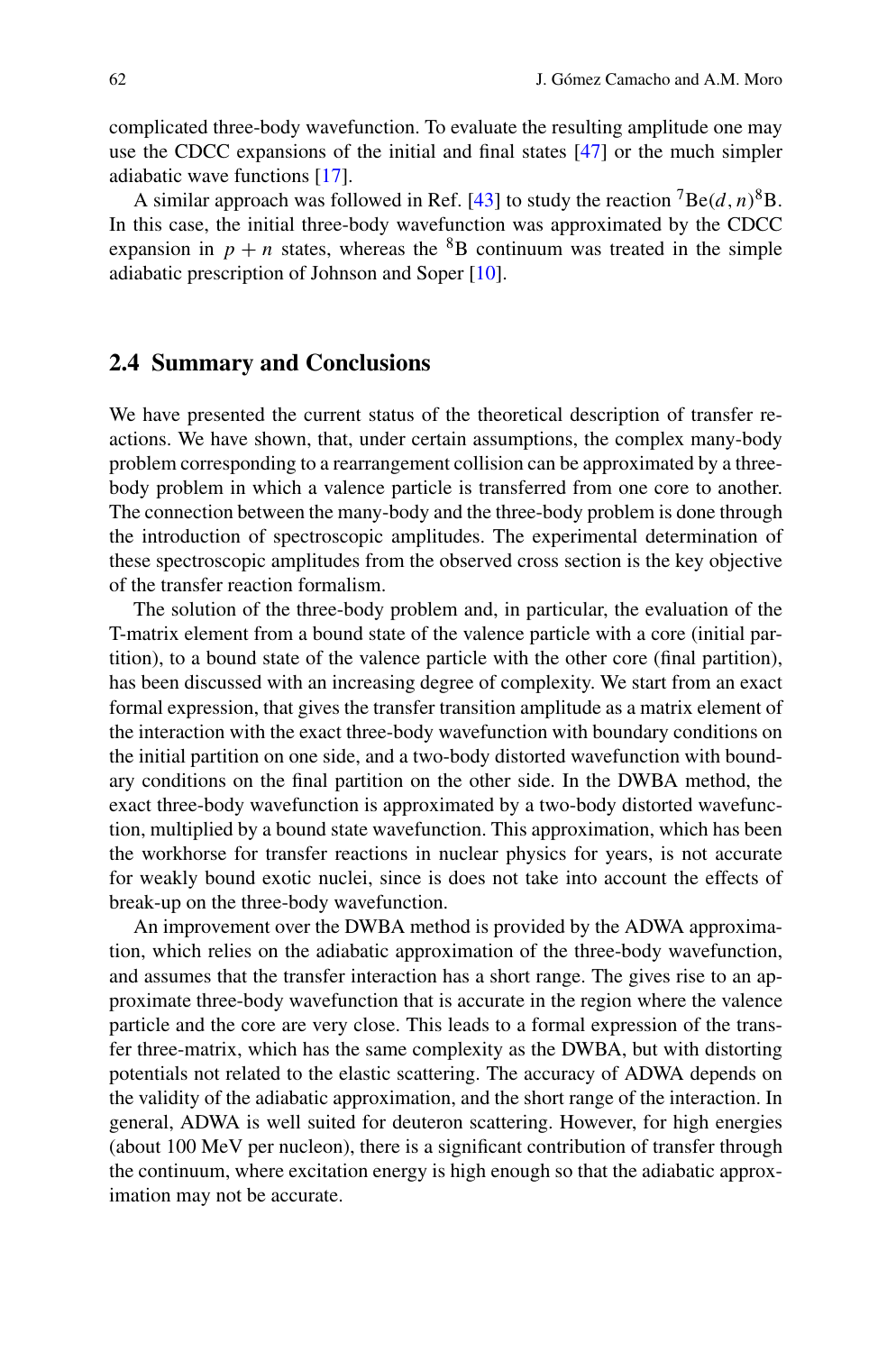The CDCC-BA approximation describes the three-body wavefunction using a finite representation for the continuum states in the initial or final partition. CDCC-BA has a wider validity compared to ADWA, as it does not rely on the adiabatic approximation, and does not require short range transition operators. However, it is much more demanding computationally and, as one goes to higher scattering energies, it would require to introduce explicitly high energy continuum states. It will, in principle, describe accurately the contribution of break-up states to transfer, provided convergence is found on the various parameters involved in continuum discretization. However, the CDCC-BA scheme describes only the three-body wavefunction on one partition, neglecting possible effects of multi-step processes involving transfer back and forth between different partitions. The CDCC-BA method should give an accurate description of transfer, including break-up effects, at energies from 10 MeV/u onwards.

The CRC approximation describes the 3-body wavefunction as a superposition of wavefunctions corresponding to different mass partitions. The solution of CRC equations involves the consideration of non-local potentials and non-orthogonality terms, and has to be carried out iteratively. CRC has proven very useful to describe elastic scattering and fusion in the presence of transfer cross sections that are comparable to the elastic cross section. This will be the case when the scattering energy is small, of a few MeV/u, and matching conditions favour transfer to bound states.

The correct formal solution of the three-body problem was formulated by Faddeev, in terms of a system of equations that involve 3 components of the wavefunction expressed in terms of the 3 possible sets of Jacobi coordinates. Each component of the wavefunction contains the short range two-body correlations for a given pair of particles, in particular the bound states. We have shown that the CRC equations can be obtained from the Faddeev equations by neglecting the component of the wavefunction containing core-core correlations. The CDCC-BA equations are obtained ignoring, for the 3-body wavefunctions, the correlations in two partitions, so that only one component of the Faddeev equations is considered. We justify the use of complex effective interactions, as the result of projecting two-body interaction in the restricted model space.

We have discussed some applications of the CDCC-BA approach to the description of transfer involving weakly bound systems, and also to unbound states. We have shown that CDCC-BA is able to include consistently the contribution of resonant and non-resonant continuum. Application of CDCC-BA allows to obtain, for example, the energy and width of a resonance, from the measurement of cross sections of transfer to the continuum as a function of the energy of the ejectile.

From our experience, we consider that the optimal energy range to measure transfer reaction of exotic nuclei would be a few tens of MeV per nucleon. At higher energies (100 MeV per nucleon), transfer cross sections diminish, and break-up is dominant. At lower energies (few MeV per nucleon), multi-step processes become important, compound nucleus effects become relevant, and the relation of cross sections with spectroscopic factors becomes more obscure.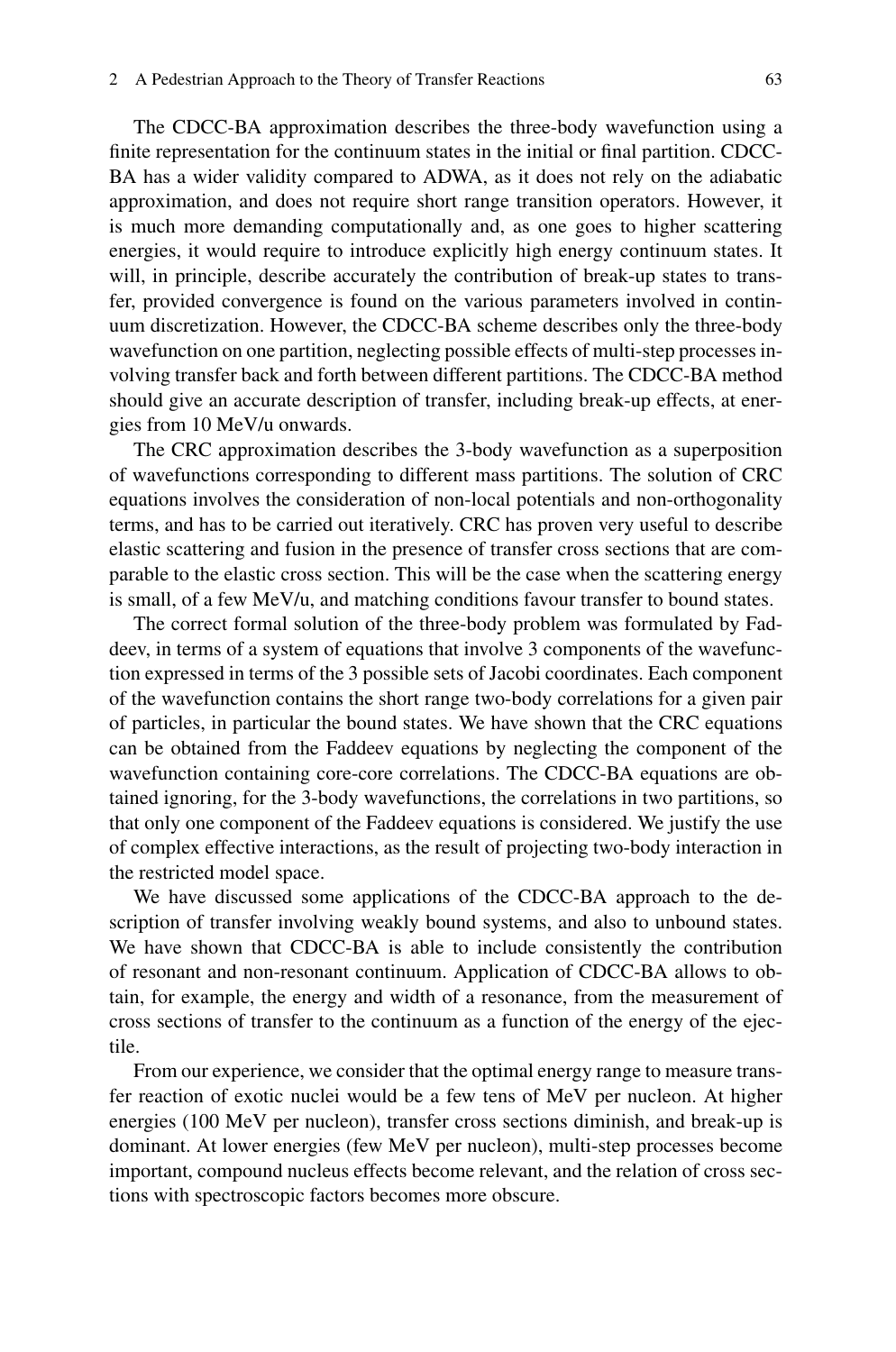<span id="page-25-2"></span><span id="page-25-0"></span>**Acknowledgements** This work has been partially supported by Spanish national projects FPA2009-08848 and FPA2009-07653 and by the Consolider Ingenio 2010 Program CPAN (CSD2007-00042).

### <span id="page-25-3"></span><span id="page-25-1"></span>**References**

- 1. G.R. Satchler, *Direct Nuclear Reactions* (Clarendon Press, Oxford, 1983)
- 2. N. Austern, R.M. Drisko, E.C. Halbert, G.R. Satchler, Theory of finite-range distorted-waves calculations. Phys. Rev. **133**, B3 (1964)
- 3. N. Austern, *Direct Nuclear Reaction Theories* (Wiley, New York, 1970)
- 4. T. Tamura, Compact reformulation of distorted-wave and coupled-channel born approximations for transfer reactions between nuclei. Phys. Rep. **14**, 59 (1974)
- <span id="page-25-4"></span>5. N.K. Glendenning, *Direct Nuclear Reactions* (World Scientific, Singapore, 2004)
- <span id="page-25-5"></span>6. J. Sharpey-Schafer, The mean square radius of nuclear matter and spectroscopic factors from the DWBA. Phys. Lett. B **26**, 652 (1968)
- <span id="page-25-6"></span>7. J.L.C. Ford, K.S. Toth, G.R. Satchler, D.C. Hensley, L.W. Owen, R.M. DeVries, R.M. Gaedke, P.J. Riley, S.T. Thornton, Single-nucleon transfer reactions induced by <sup>11</sup>B ions on <sup>208</sup>Pb: a test of the distorted-wave Born approximation. Phys. Rev. C **10**, 1429 (1974)
- <span id="page-25-7"></span>8. K.S. Toth, J.L.C. Ford, G.R. Satchler, E.E. Gross, D.C. Hensley, S.T. Thornton, T.C. Schweizer, Measurements and analysis of the <sup>208</sup>Pb(<sup>12</sup>C, <sup>13</sup>C), (<sup>12</sup>C, <sup>11</sup>B), and (<sup>12</sup>C, <sup>14</sup>C) reactions. Phys. Rev. C **14**, 1471 (1976)
- <span id="page-25-8"></span>9. T. Tamura, T. Udagawa, M.C. Mermaz, Direct reaction analyses of heavy-ion induced reactions leading to discrete states. Phys. Rep. **65**, 345 (1980)
- <span id="page-25-9"></span>10. R.C. Johnson, P.J.R. Soper, Contribution of deuteron breakup channels to deuteron stripping and elastic scattering. Phys. Rev. C **1**, 976 (1970)
- <span id="page-25-10"></span>11. H. Amakawa, S. Yamaji, A. Mori, K. Yazaki, Adiabatic treatment of elastic deuteron-nucleus scattering. Phys. Lett. B **82**, 13 (1979)
- <span id="page-25-11"></span>12. H. Amakawa, K. Yazaki, Adiabatic treatment of deuteron break-up on a nucleus. Phys. Lett. B **87**, 159 (1979)
- <span id="page-25-12"></span>13. R.C. Johnson, P.C. Tandy, An approximate three-body theory of deuteron stripping. Nucl. Phys. A **235**, 56 (1974)
- <span id="page-25-13"></span>14. J.D. Harvey, R.C. Johnson, Influence of breakup channels on the analysis of deuteron stripping reactions. Phys. Rev. C **3**, 636 (1971)
- 15. G.R. Satchler, Adiabatic deuteron model and the <sup>208</sup>Pb $(p, d)$  reaction at 22 MeV. Phys. Rev. C **4**, 1485 (1971)
- <span id="page-25-14"></span>16. G.L. Wales, R.C. Johnson, Deuteron break-up effects in *(p,d)* reactions at 65 MeV. Nucl. Phys. A **274**, 168 (1976)
- 17. N.K. Timofeyuk, R.C. Johnson, Deuteron stripping and pick-up on halo nuclei. Phys. Rev. C **59**, 1545 (1999)
- <span id="page-25-15"></span>18. M. Kawai, Chapter II. Formalism of the method of coupled discretized continuum channels. Prog. Theor. Phys. Suppl. **89**(Suppl. 1), 11 (1986)
- <span id="page-25-16"></span>19. N. Austern, Y. Iseri, M. Kamimura, M. Kawai, G. Rawitscher, M. Yahiro, Continuumdiscretized coupled-channels calculations for three-body models of deuteron-nucleus reactions. Phys. Rep. **154**, 125 (1987)
- 20. G.H. Rawitscher, Effect of deuteron breakup on *(d,p)* cross sections. Phys. Rev. C **11**, 1152 (1975)
- 21. Y. Iseri, M. Yahiro, M. Nakano, Investigation of adiabatic approximation of deuteron-breakup effect on *(d,p)* reactions. Prog. Theor. Phys. **69**, 1038 (1983)
- 22. H. Amakawa, N. Austern, Adiabatic-approximation survey of breakup effects in deuteroninduced reactions. Phys. Rev. C **27**, 922 (1983)
- 23. A. Laid, J.A. Tostevin, R.C. Johnson, Deuteron breakup effects in transfer reactions using a Weinberg state expansion method. Phys. Rev. C **48**, 1307 (1993)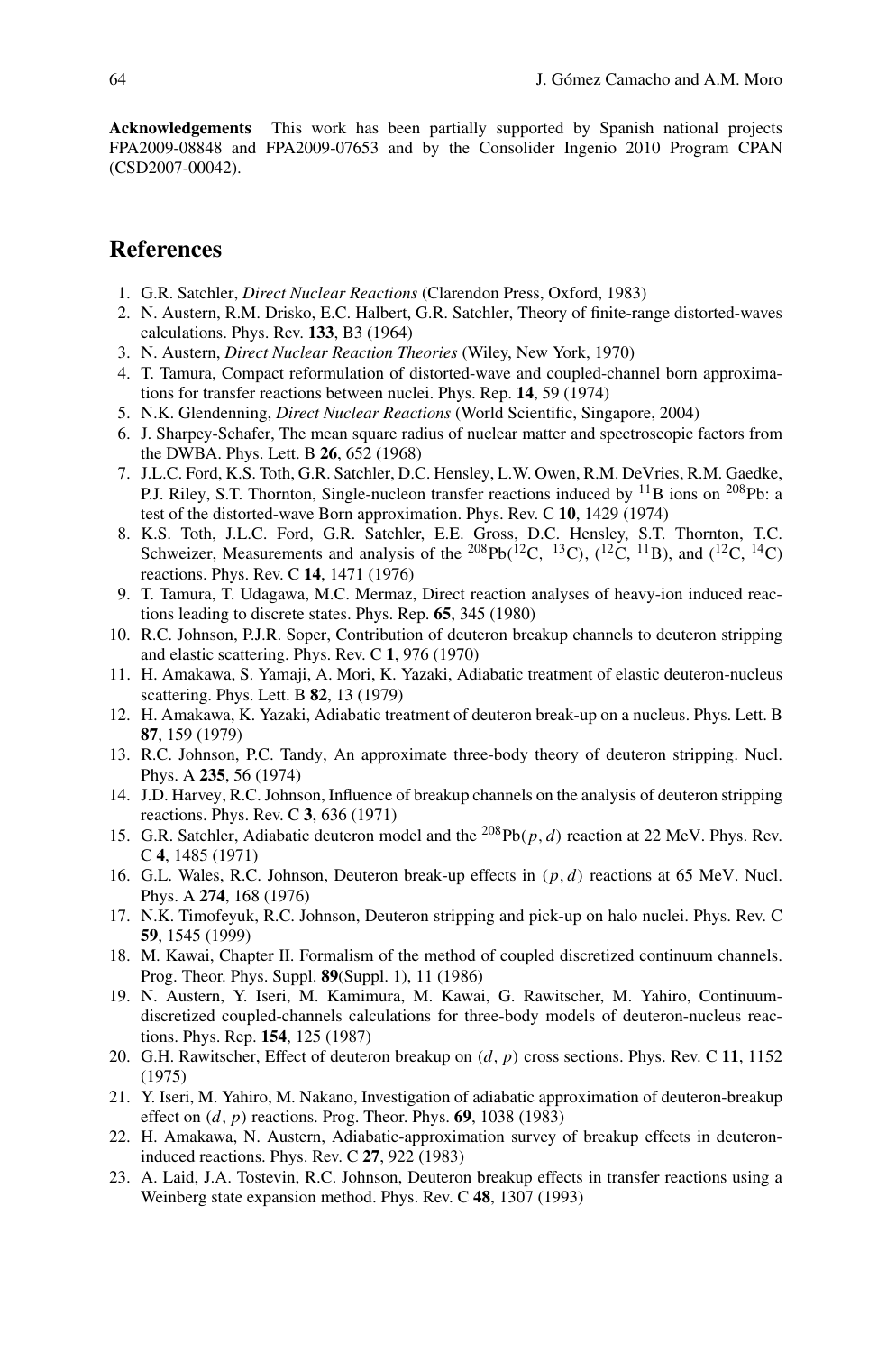- <span id="page-26-2"></span><span id="page-26-1"></span><span id="page-26-0"></span>24. N.B. Nguyen, F.M. Nunes, R.C. Johnson, Finite-range effects in *(d,p)* reactions. Phys. Rev. C **82**, 014611 (2010)
- <span id="page-26-3"></span>25. M. Kawai, M. Kamimura, K. Takesako, Chapter V. Coupled-channels variational method for nuclear breakup and rearrangement processes. Prog. Theor. Phys. Suppl. **89**(Suppl 1), 118 (1986)
- <span id="page-26-4"></span>26. T. Ohmura, B. Imanishi, M. Ichimura, M. Kawai, Study of deuteron stripping reaction by coupled channel theory. II properties of interaction kernel and method of numerical solution. Prog. Theor. Phys. **43**, 347 (1970)
- <span id="page-26-6"></span><span id="page-26-5"></span>27. I.J. Thompson, F.M. Nunes, in *Nuclear reactions for astrophysics, Nuclear Reactions for Astrophysics*, ed. by I.J. Thompson, F.M. Nunes (Cambridge University Press, Cambridge, 2009), p. 1
- 28. L.D. Faddeev, Scattering theory for a three-particle system. Zh. Eksp. Teor. Fiz. **39**, 1459 (1960)
- 29. N. Austern, M. Yahiro, M. Kawai, Continuum discretized coupled-channels method as a truncation of a connected-kernel formulation of three-body problems. Phys. Rev. Lett. **63**, 2649 (1989)
- <span id="page-26-7"></span>30. N. Austern, M. Kawai, M. Yahiro, Three-body reaction theory in a model space. Phys. Rev. C **53**, 314 (1996)
- <span id="page-26-8"></span>31. A. Deltuva, A.M. Moro, E. Cravo, F.M. Nunes, A.C. Fonseca, Three-body description of direct nuclear reactions: comparison with the continuum discretized coupled channels method. Phys. Rev. C **76**, 064602 (2007)
- <span id="page-26-10"></span><span id="page-26-9"></span>32. A. Deltuva, Spin observables in three-body direct nuclear reactions. Nucl. Phys. A **821**, 72 (2009)
- <span id="page-26-11"></span>33. A. Deltuva, Deuteron stripping and pickup involving the halo nuclei  $^{11}$ Be and  $^{15}$ C. Phys. Rev. C **79**, 054603 (2009)
- <span id="page-26-12"></span>34. A. Deltuva, Three-body direct nuclear reactions: nonlocal optical potential. Phys. Rev. C **79**, 021602 (2009)
- 35. N.J. Upadhyay, A. Deltuva, F.M. Nunes, Testing the continuum-discretized coupled channels method for deuteron-induced reactions. Phys. Rev. C **85**, 054621 (2012)
- 36. W.R. Coker, Gamow-state analysis of 54Fe*(d,n)* to proton resonances in 55Co. Phys. Rev. C **9**, 784 (1974)
- <span id="page-26-14"></span><span id="page-26-13"></span>37. R. Huby, J.R. Mines, Distorted-wave born approximation for stripping to virtual levels. Rev. Mod. Phys. **37**, 406 (1965)
- 38. C.M. Vincent, H.T. Fortune, New method for distorted-wave analysis of stripping to unbound states. Phys. Rev. C **2**, 782 (1970)
- <span id="page-26-16"></span><span id="page-26-15"></span>39. H.B. Jeppesen, A.M. Moro, U.C. Bergmann, M.J.G. Borge, J. Cederkall, L.M. Fraile, H.O.U. Fynbo, J. Gomez-Camacho, H.T. Johansson, B. Jonson, M. Meister, T. Nilsson, G. Nyman, M. Pantea, K. Riisager, A. Richter, G. Schrieder, T. Sieber, O. Tengblad, E. Tengborn, M. Turrion, F. Wenander, Study of <sup>10</sup>Li via the <sup>9</sup>Li(<sup>2</sup>H, *p*) reaction at REX-ISOLDE. Phys. Lett. B **642**, 449 (2006)
- <span id="page-26-18"></span><span id="page-26-17"></span>40. I.J. Thompson, Computer code FRESCO. Comput. Phys. Rep. **7**, 167 (1988)
- 41. A.M. Moro, R. Crespo, F. Nunes, I.J. Thompson, 8B breakup in elastic and transfer reactions. Phys. Rev. C **66**, 024612 (2002)
- 42. A.M. Moro, R. Crespo, F.M. Nunes, I.J. Thompson, Breakup and core coupling in 14N*(*7Be*,* 8B*)*13C. Phys. Rev. C **<sup>67</sup>**, 047602 (2003)
- 43. K. Ogata, M. Yahiro, Y. Iseri, M. Kamimura, Determination of *S*<sup>17</sup> from the 7Be*(d,n)*8B reaction. Phys. Rev. C **67**, 011602 (2003)
- 44. B. Zwieglinski, W. Benenson, R.G.H. Robertson, W.R. Coker, Study of the 10Be*(d,p)*11Be reaction at 25 MeV. Nucl. Phys. A **315**, 124 (1979)
- 45. S. Fortier, S. Pita, J.S. Winfield, W.N. Catford, N.A. Orr, J.V. de Wiele, Y. Blumenfeld, R. Chapman, S.P.G. Chappell, N.M. Clarke, N. Curtis, M. Freer, S. Galès, K.L. Jones, H. Langevin-Joliot, H. Laurent, I. Lhenry, J.M. Maison, P. Roussel-Chomaz, M. Shawcross, M. Smith, K. Spohr, T. Suomijarvi, A. de Vismes, Core excitation in <sup>11</sup>Be(gs) via the *p* (<sup>11</sup>Be, <sup>10</sup>Be) *d* reaction. Phys. Lett. B **461**, 22 (1999)